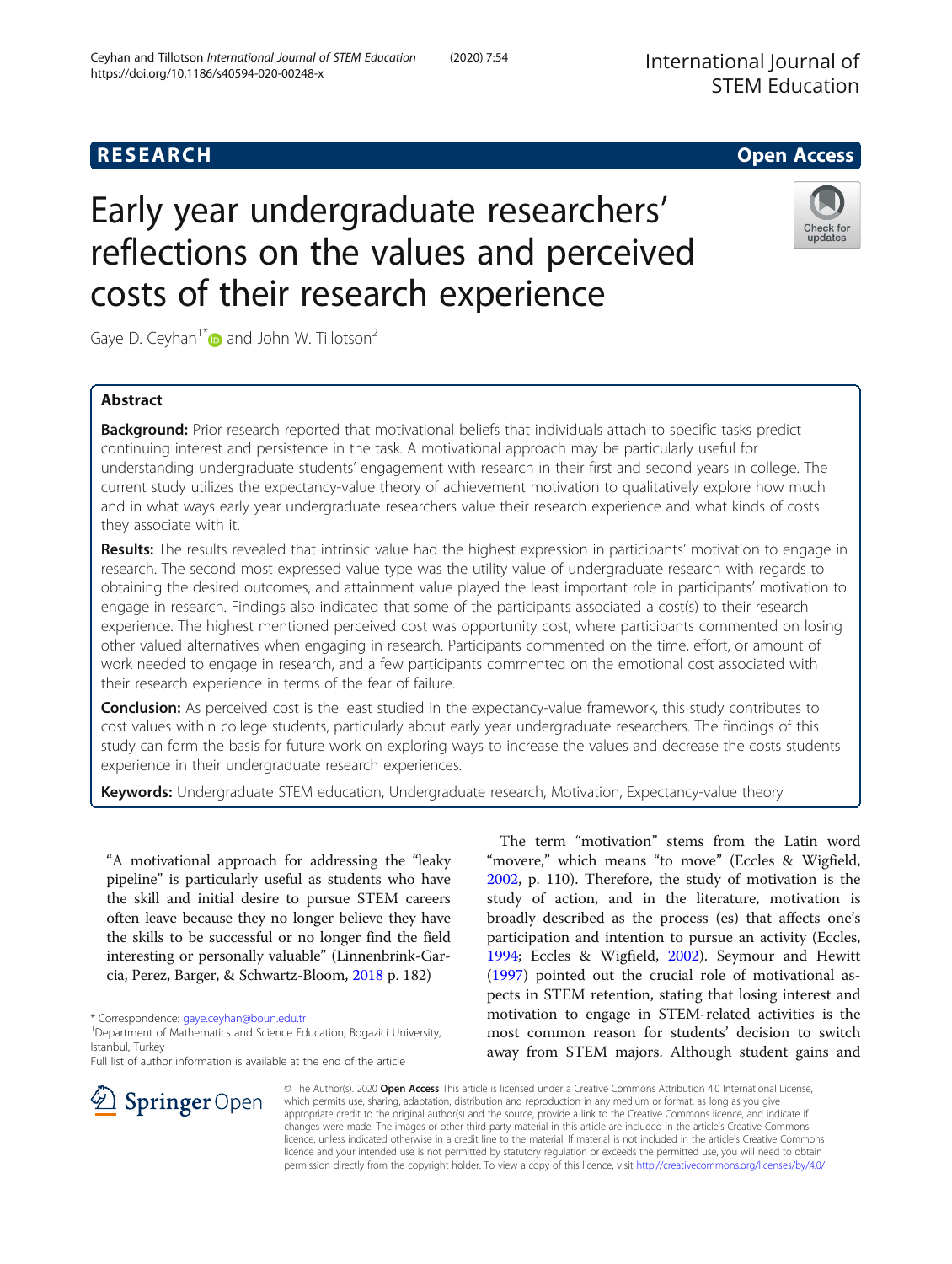outcomes of undergraduate research (UR) experience have been well-discussed in the literature, systematic and empirical research to clarify the motivational factors, perceived drivers, and barriers of the processes of the research programs is limited (Adedokun, Bessenbacher, Parker, Kirkham, & Burgess, [2013;](#page-16-0) Cooper et al., [2019](#page-17-0); Gardner, Forrester, Jeffrey, Ferzli, & Shea, [2015](#page-17-0); Linnenbrink-Garcia et al., [2018\)](#page-17-0). Mostly, evaluation and research studies regarding UR experience focus on reporting program outcomes with less emphasis have been put on exploring contextual factors (e.g., the design of the program and institutional features), sociocultural factors (e.g., socialization, mentor-student relationship), and participants' psychological factors (e.g., motivational beliefs) (Adedokun et al., [2013](#page-16-0); Linnenbrink-Garcia et al., [2018](#page-17-0)).

Much of the literature on STEM persistence, using either concurrent or retrospective reports indicated that students in STEM majors listed interest and enjoyment as the primary reasons for their persistence in STEMrelated activities (Lopatto, [2010](#page-17-0); McGee & Keller, [2007](#page-17-0); Meaders et al., [2020;](#page-17-0) Seymour & Hewitt, [1997](#page-17-0); Seymour, Hunter, Laursen, & DeAntoni, [2004\)](#page-17-0). For instance, students who indicate having a positive lab environment and enjoying everyday research tasks were more likely to continue their research experience (Cooper et al., [2019](#page-17-0); Mabrouk & Peters, [2000;](#page-17-0) Perez, Cromley, & Kaplan, [2014](#page-17-0)) and link the perceived value of their experience to their personal and professional gains (Mabrouk & Peters, [2000](#page-17-0); Seymour et al., [2004;](#page-17-0) Thiry, Laursen, & Hunter, [2011](#page-18-0)). On the other hand, students who leave their UR may not value engaging in research or may perceive high costs on staying in their UR (Cooper et al., [2019](#page-17-0); Linnenbrink-Garcia et al., [2018](#page-17-0)). Although engaging in UR during the first year is becoming more common (Lopatto, [2010\)](#page-17-0), annual results of the National Survey of Student Engagement (NSSE, [2018](#page-17-0)) revealed that students who engage in UR during their first year are 6%, whereas it is 26% for seniors. It is, therefore, no surprise that studies on UR mostly explore the research experiences of students that are later in their undergraduate years or focused on the comparison of the experiences of novice and experienced undergraduate researchers (e.g., Cooper et al., [2019](#page-17-0); Hunter et al., [2007](#page-17-0); Hernandez, Schultz, Estrada, Woodcock, & Chance, [2013;](#page-17-0) Maltese et al., [2017;](#page-17-0) Thiry et al., [2011](#page-18-0)). Few studies investigated the students' research experience particularly in their first and sophomore years (i.e., early year research experience) (Bowman & Holmes, [2018;](#page-16-0) Mabrouk & Peters, [2000](#page-17-0); Provencher & Kassel, [2017](#page-17-0)).

The first 2 years in college are significant periods for shaping the choices and decisions that lead to academic success and persistence in STEM (Provencher & Kassel, [2017](#page-17-0)). Understanding student motivations during early years in college can be particularly crucial to support motivation, achievement, and persistence in STEM fields and STEM-related activities such as UR (Cromley, Perez, & Kaplan, [2016](#page-17-0); Mabrouk & Peters, [2000;](#page-17-0) National Academies of Sciences, Engineering, and Medicine, [2016](#page-17-0)). UR experiences in early college years are crucial to attracting and retaining students in research-related STEM careers and strong predictors of academic success and persistence in STEM majors in the following years (Mabrouk & Peters, [2000](#page-17-0); Russell et al., [2007](#page-17-0)). Students who start engaging in research in their later years in college, i.e., junior or senior years, may have a more solid career plan such as going to graduate school (e.g., Bowman & Holmes, [2018;](#page-16-0) Lopatto, [2010](#page-17-0); Thiry et al., [2012](#page-18-0)), so studying early year research experiences may bring beneficial insights into some desired impacts of UR experience (Gardner et al., [2015](#page-17-0); Mabrouk & Peters, [2000](#page-17-0)). The current study utilizes the expectancy-value theory of achievement motivation to explore which values students attach to their research experience in their first and sophomore years. Moreover, engaging in a task usually comes with a cost "precisely because one choice often eliminates other options" (Eccles & Wigfield, [2002](#page-17-0), p. 118). Even though the expectancy-value model includes perceived cost as a crucial component, it is not widely studied in the literature (e.g., Cooper et al., [2019](#page-17-0); Flake, Barron, Hulleman, McCoach, & Welsh, [2015](#page-17-0); Henry, Shorter, Charkoudian, Heemstra, & Corwin, [2019](#page-17-0)). With this goal, this study aims to answer the following research questions:

- How much and in what ways do early year undergraduate researchers value their research experience?
- Which costs, if any, do early year undergraduate researchers attach to their research experience?

# Research framework

Motivation theories focus on the relationship between the action and the beliefs, values, and goals linked to it (e.g., Eccles, [1994;](#page-17-0) Lent, Brown, & Hackett, [1994](#page-17-0)). Although theories of motivation have derived from different psychological roots, this paper focuses on those that are most closely associated with valuerelated constructs. One of the most commonly used motivational theories that focus on academic motivation and career aspiration is the expectancy-value theory ([EVT] Eccles, [1983](#page-17-0)). EVT provides a comprehensive framework for the study of academic and career interests/choices based on expectancies, subjective task values, and career goals (Eccles, [1983;](#page-17-0) Wigfield & Eccles, [2000\)](#page-18-0). EVT integrates students' value perceptions and their beliefs about their abilities for a specific task to explain their association with career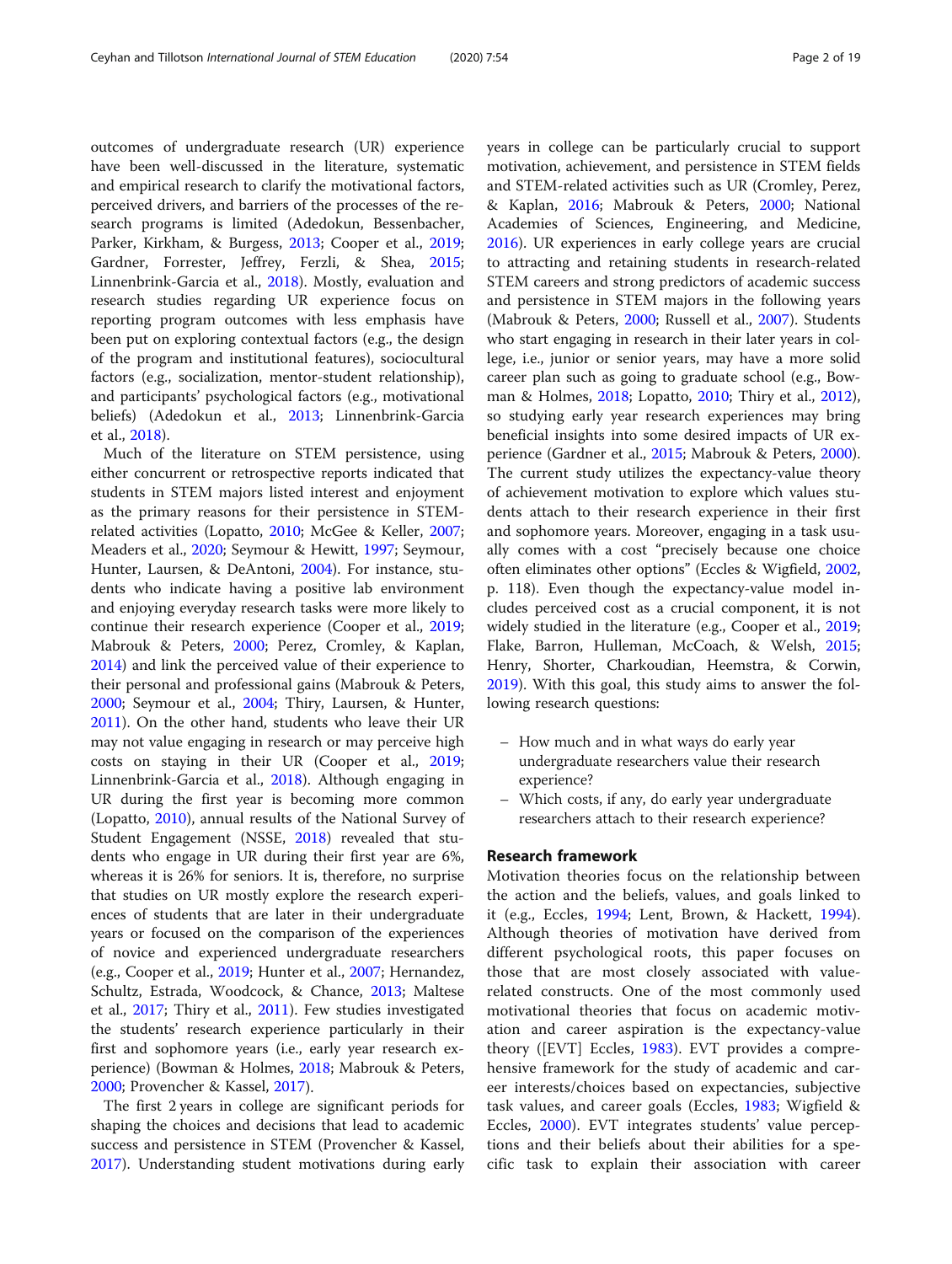interests and career choices (Wigfield & Eccles, [2000](#page-18-0)). Specifically, EVT designates the central role to students' values of the task in describing their intentions/decisions to persist in their major (Wigfield & Cambria, [2010\)](#page-18-0). According to EVT, students are more motivated to persist and achieve a task if they value the achievement of the task (e.g., reasons for finishing a task) (Wigfield & Eccles, [2000](#page-18-0)).

Task value was described as "a quality of a task that contributes to the increasing or decreasing the probability that an individual will select it" (Eccles, [2009](#page-17-0), p. 82). Prior research utilizing EVT suggests that task values are "the most immediate or direct predictors of academic engagement and career choices" (Wigfield & Cambria, [2010](#page-18-0), p. 36). According to EVT, task value is divided into four categories (Eccles & Wigfield, [2002](#page-17-0)): (1) attainment value, (2) intrinsic value, (3) utility value, and (4) perceived cost (Eccles, [1994](#page-17-0), [2009;](#page-17-0) Wigfield & Eccles, [2000](#page-18-0)).

The attainment value is the importance of individuals attach to doing well on a task or how well the given task fits with the individuals' identity (Wigfield & Eccles, [2000](#page-18-0)). Eccles and Wigfield [\(2002\)](#page-17-0) associate attainment value to "the relevance of engaging in a task for confirming or disconfirming salient aspects of one's self-schema" (p. 119). Perez et al. [\(2014](#page-17-0)) provided an example to illustrate attainment value:

A student who chooses environmental biology as his major because the major is consistent with his identity as an environmentally conscious person or environmentalist. The major would be important to this student beyond its usefulness in getting an environmental science job in the future. (p. 16)

Thus, it can be said that tasks may be valued partly because of the consistency of the task with the person's identity. Therefore, participating in STEM-related activities, such as UR, may fit with the students' identity, support their connection to STEM fields, and may promote their persistence in their STEM major (Linnenbrink-Garcia et al., [2018\)](#page-17-0).

The intrinsic value is the interest and enjoyment individuals gain from engaging in a specific task (Wigfield & Eccles, [2000\)](#page-18-0). Intrinsic value is similar to intrinsic motivation, which is described as "doing an activity for the inherent satisfaction of the activity itself" (Ryan & Deci, [2000](#page-17-0), p. 71). An example that illustrates the intrinsic value is a student who chooses a biology major because she/he has an interest in biology and enjoys biology (Eccles, [2009](#page-17-0)). Similarly, students who participate in UR may express the value of the research experience by indicating the enjoyment she/he gets from conducting research, being part of the research laboratory, or the personal interest she/he has in research.

The *utility value* is the usefulness of a task to individuals' current and future goals (Eccles & Wigfield, [2002](#page-17-0)). For example, when college students "take a math class to fulfill a requirement for a science degree," they may not necessarily enjoy the math course but may be motivated by their aspiration to attain a degree in science (Wigfield & Eccles, [2000,](#page-18-0) p. 72). Engaging in UR may fit into the short or long-term goals of the student, who may be motivated by the utility value of the research experience.

Another construct included in the expectancy-value model is the *perceived cost*, which is the perceived drawbacks of engaging in a task such as the effort needed for engagement, lost opportunities to engage in other tasks, and psychological or emotional costs (Eccles & Wigfield, [2002](#page-17-0)). For example, a student may consider "is working this hard to get an A in math worth it?" or "do I do my math homework or call my friend?" (Wigfield & Cambria, [2010](#page-18-0), p. 40). Likewise, a student may consider the perceived cost of participating in research because UR requires spending a certain amount of time and effort in the lab, and engaging in research may preclude the student from other academic or social activities.

Literature has supported the role of task values in students' academic choices and performance in various domains and tasks (Cooper, Ashley, & Brownell, [2017](#page-16-0); McGrath et al., [2013;](#page-17-0) Mosyjowski, Daly, Peters, Skerlos, & Baker, [2017;](#page-17-0) Perez et al., [2014](#page-17-0)). According to the EVT, individuals may assign one or multiple values to a task, and the degree of value they attach to the task may differ for different individuals as well (Cooper et al., [2017](#page-16-0), [2019;](#page-17-0) Peters & Daly, [2013;](#page-17-0) Wigfield & Cambria, [2010](#page-18-0)). Based on the current literature, UR programs can function as a powerful contextual factor for the model of EVT (Cooper et al., [2019](#page-17-0); Hernandez et al., [2013](#page-17-0); Linnenbrink-Garcia et al., [2018;](#page-17-0) Robnett, Chemers, & Zurbriggen, [2015](#page-17-0)). However, as the vast majority of the UR programs offered to juniors or seniors (though not exclusively) (NSSE, [2018](#page-17-0)), the existing literature largely explain students' task values associated with their research experience starting at the end of the sophomore or junior year (e.g., Hernandez, Woodcock, Estrada, & Schultz, [2018;](#page-17-0) Seymour et al., [2004;](#page-17-0) Thiry et al., [2011](#page-18-0)). Increasing our understanding of early year undergraduate researchers' task values on their research experience may help us further understand their motivation to engage in research, which may be crucial for improving the benefits of the research programs.

## Value-related beliefs and STEM persistence

Drawing from EVT, expectancies, and task values are direct predictors of performance, persistence, and task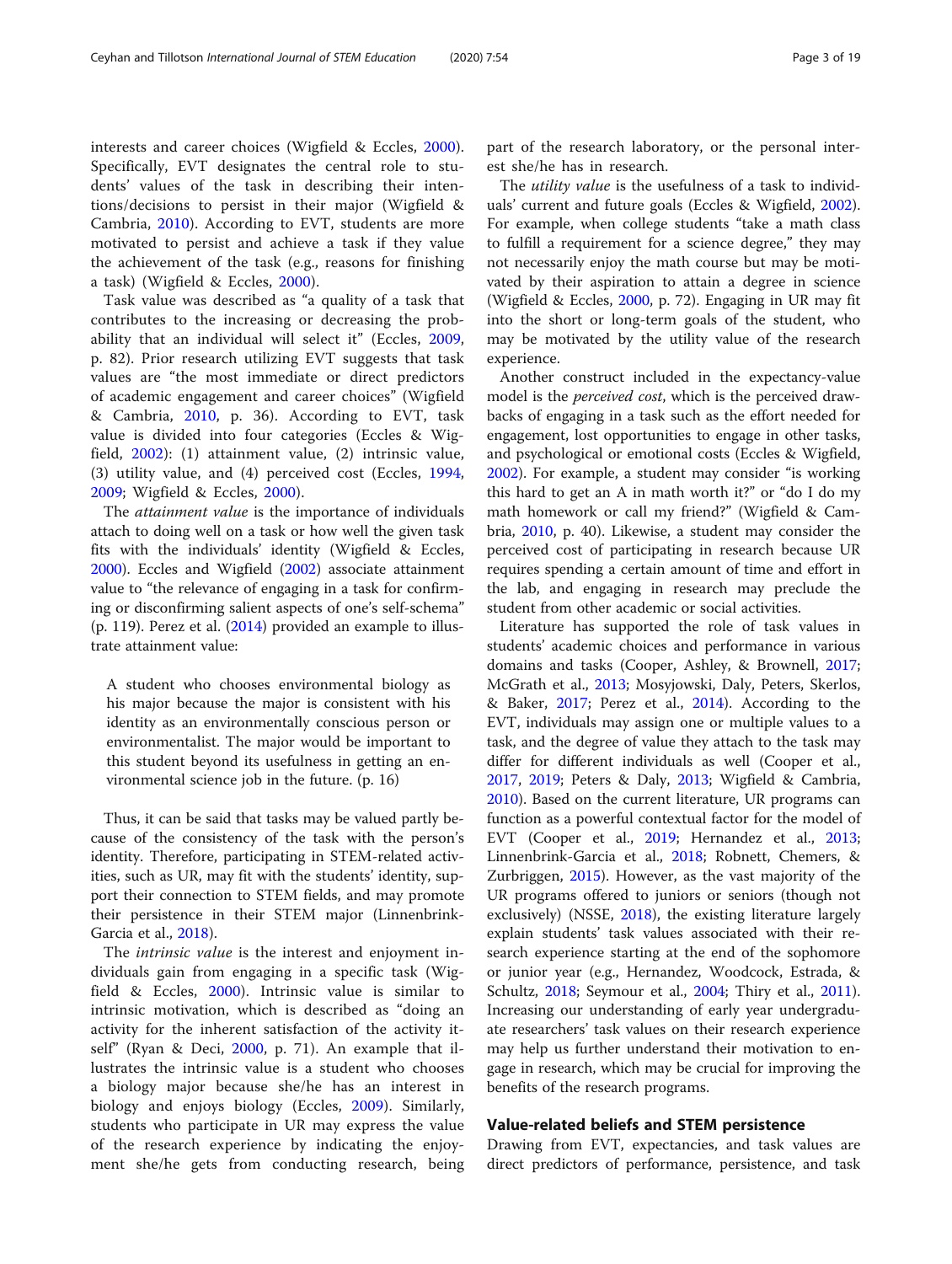choice in various contexts (Eccles & Wigfield, [2002](#page-17-0)). EVT has been applied to various fields and domains, including academics, sports, and arts (Wigfield & Eccles, [2000](#page-18-0)). Mostly quantitative measures have been used to measure the expectancy, and value-related constructs (e.g., Wigfield & Cambria, [2010](#page-18-0)), and recently qualitative studies have been conducted to investigate the association of these constructs with performance and persistence (e.g., Cooper et al., [2017](#page-16-0); Masson, Klop, & Osseweijer, [2016](#page-17-0); McGrath et al., [2013\)](#page-17-0). For this paper, only academic implementation of the EVT has been reviewed. Based on the current literature, task values are essential factors for achievement performance of the task and choice selection in STEM fields (e.g., McGrath et al., [2013](#page-17-0); Perez et al., [2014;](#page-17-0) Robinson, Perez, Nuttall, Roseth, & Linnenbrink-Garcia, [2018](#page-17-0)).

McGrath et al. [\(2013\)](#page-17-0) used a qualitative study design to investigate how first-year engineering students perceive engineering to increase our understanding of why some students persist while some others leave the program. Their findings revealed that task values were the strongest indicators of students' decision to persist or leave with the largest Cohen's D effect size on the intrinsic value and followed by the perceived cost. On the other hand, their findings related to utility value contradicted with the literature indicating a slight negative correlation with persistence (e.g., Eccles & Wigfield, [2002](#page-17-0); Linnenbrink-Garcia et al., [2018\)](#page-17-0).

In another study, Perez et al. [\(2014\)](#page-17-0) conducted a short-term longitudinal study with 363 diverse undergraduate students to investigate the role of science identity development processes on the motivational beliefs and intentions/decisions to persist in the STEM majors. Their study is unique because they not only explored the attainment, utility, and intrinsic values but also investigated the cost value deeply by including the three types of cost value in their research models, which are effort cost, opportunity cost, and psychological cost. Supported by the career development literature, their findings revealed that identity development procedures are mediated through students' motivational beliefs (Perez et al., [2014](#page-17-0)). The authors explained their finding by stating "students who made commitments to a STEM career after identity exploration were likely to be more motivated in their major, which in turn was related to their intentions to stay in the major" (Perez et al., [2014](#page-17-0), p. 325). Their findings also revealed that the association between perceived cost and choice behavior is stronger than the link between perceived cost and academic performance (Eccles, [2009](#page-17-0)).

In a recent study, Appianing and Van Eck ([2018](#page-16-0)) developed and validated the value-expectancy STEM Assessment Scale to measure female undergraduate students' value for and expectations regarding STEM fields and careers. Similar to the literature, the findings of the study revealed that female students with higher expectations for success and higher value perceptions are more likely to persist in a STEM major (Eccles, [2009;](#page-17-0) Perez et al., [2014](#page-17-0); Wigfield & Cambria, [2010\)](#page-18-0). Moreover, their findings also supported the literature by finding a strong association between expectation for success and the value students attach to their STEM majors (Eccles, [2009](#page-17-0); Eccles & Wigfield, [2002\)](#page-17-0). Although literature regarding the subjective task values and STEM persistence provide important insights, exploring the values undergraduate students attach to STEM-related experiences, such as UR, may help us further understand the motivational factors to engage in STEM-related tasks.

# Subjective task values students attach to undergraduate research experience

Based on the premises of the EVT, we would suppose that the task values in STEM-related activities are crucial aspects that may be helpful to promote careers in STEM fields (Appianing & Van Eck, [2018;](#page-16-0) Linnenbrink-Garcia et al., [2018](#page-17-0); Perez et al., [2014;](#page-17-0) Robinson et al., [2018](#page-17-0)). For instance, Linnenbrink-Garcia et al. [\(2018](#page-17-0)) conducted a comparison study with 587 undergraduate students and used the EVT framework to investigate whether the UR program supports students' science motivation (perceived competence, self-efficacy, attainment, utility, and interest values) and whether these constructs predict science persistence. They have reported that greater perceived competence and values in STEM-related tasks predict students' persistence in STEM majors. Specifically, engagement in a research program significantly predicted science motivation (self-efficacy and task values) and showed significant direct and indirect impacts of task values for students' intentions to pursue a STEM research career (Linnenbrink-Garcia et al., [2018](#page-17-0)). Although this study is valuable in providing insight about the benefits of UR on improving students' science selfefficacy, task value, and their science persistence, the researchers did not include students' cost perceptions for participating in research in their model. However, the literature pointed out the importance of perceived cost in achievement, performance, and persistence (e.g., Flake et al., [2015](#page-17-0); Henry et al., [2019;](#page-17-0) Perez et al., [2014](#page-17-0); Wigfield & Cambria, [2010](#page-18-0)).

Hernandez et al. ([2013\)](#page-17-0) conducted a longitudinal analysis with 1046 underrepresented undergraduate students from 38 universities to investigate the role of scientific self-identity, task values, and faculty interaction on the goal orientations of undergraduate STEM researchers as well as the effect of these values on the performance of the students and their persistence in STEM fields. The researchers found that increasing engagement in research experiences and enhancing science-identity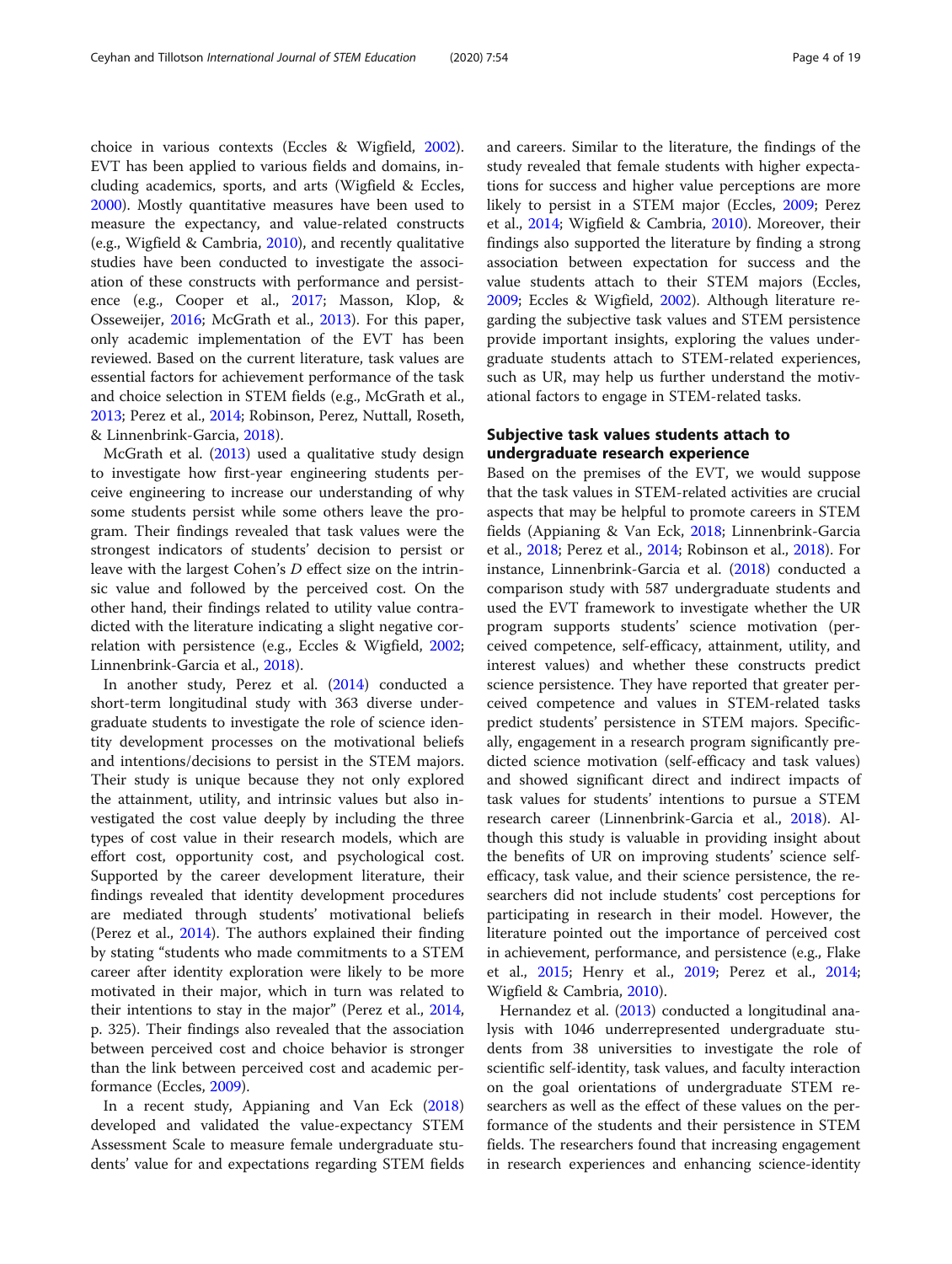have a strong positive influence on "growth in the task and performance-approach goals," but only task values positively impacted students' GPA (Hernandez et al., [2013](#page-17-0), p. 18). Findings of the studies explained above are valuable to clarify the directional paths of the goals, selfefficacy, and science-identity constructs on students' research experience, yet there is a need for an in-depth exploration of undergraduate researchers' motivations to engage in research to determine how much and in what ways they value their research experience and what kinds of costs they associate with it.

### Methodology

## Context and participants

The participants of this study were twenty-four lowincome, academically talented STEM students from diverse backgrounds at a large research-intensive private university in the northeast USA. Data for this study were gathered from a portion of a larger NSF-funded project, the Strategic Undergraduate STEM Talent Acceleration INitiative (SUSTAIN), which aimed to provide a coherent ecosystem of academic, social, financial, and professional support systems on a diverse cohort of high achieving, low-income STEM students during their first and second year of undergraduate study (Ceyhan, Thompson, Sloane, Wiles, & Tillotson, [2019](#page-16-0)).

Researchers recruited students through two main application and selection processes. Researchers first launched a national recruitment campaign targeting high achieving, low-income students, including underrepresented minorities, women, and students from high-need urban and rural schools from across the USA. Then, researchers targeted matriculated applicants from the pool of intended STEM majors at the university who had declared their interest in biology or chemistry departments as they are the two largest undergraduate STEM programs within the college of arts and sciences at the university, as well as serving as essential gateway majors for a wide range of STEM career professions. From a database consisting of eligible students, twenty-eight students were selected to participate in the SUSTAIN project, and the project has awarded them with \$10,000 of financial support annually for their first 2 years of academic study.

The participants of this study were twenty-four of the original twenty-eight SUSTAIN project participants. Four of the SUSTAIN project participants were removed from the current study because they did not participate in some or all of the project interventions. Two of the project participants left the university at the end of their first year. Another project participant did not participate in the project interventions including UR and switched to a non-science major at the end of his/her first year and did not participate in some or all of the data collection. One of the project participants had health issues and took a leave of absence and did not participate in some or all data collection in the sophomore year. The participants of the study were predominantly female (72% female and 28% male), first-generation college students (88%), and racially/ethnically diverse (13% Asian, 8% Black/African American, 8% Hispanic, 21% multiracial, 50% White). Participants' majors were biology (33%), biochemistry (13%), biotechnology (4%), forensic science (13%), chemistry (8%), and neuroscience (29%).

As part of the SUSTAIN project, the participants were matched with a STEM faculty mentor from the biology or chemistry departments and spent approximately 2-3 h each week working in their mentor's laboratory during the spring semester of their first year. The participants observed and engaged in the ongoing research activities of the faculty mentor's laboratory and were encouraged to participate in weekly research group meetings. During their sophomore year, the participants engaged in guided, but increasingly independent UR with their STEM faculty mentors using the knowledge and skills acquired during their research experience in their first year and spent approximately 5-10 h each week in the laboratory. Participants were encouraged to participate in weekly research group meetings held in their mentor's lab and to attend the department colloquia featuring local and national STEM speakers to further their networking opportunities in the STEM community.

Participants had different amounts of research experience because some of them did not continue at the end of the first or second semester of their UR experience or some of them preferred to stay on campus during summer to continue their research (Ceyhan & Tillotson, [2020](#page-16-0)). In total, eight participants had three semesters and one summer, ten participants had three semesters, four participants had two semesters, and two participants had one-semester research experience. Therefore, the vast majority of the participants (75%) had three semesters or more research experience.

### Research design and measures

This exploratory qualitative study was designed to investigate how much and in what ways early year undergraduate researchers find their research experience valuable and whether they experience a cost in engaging with research. This study aimed to contribute to the literature by addressing the motivations of undergraduate researchers to participate in research, along with giving preliminary evidence of the range of student experiences to provide a basis for generating programs to attract students in UR.

The EVT as the theoretical framework was adopted, and a qualitative approach was used for this study because qualitative research seeks to provide a rich and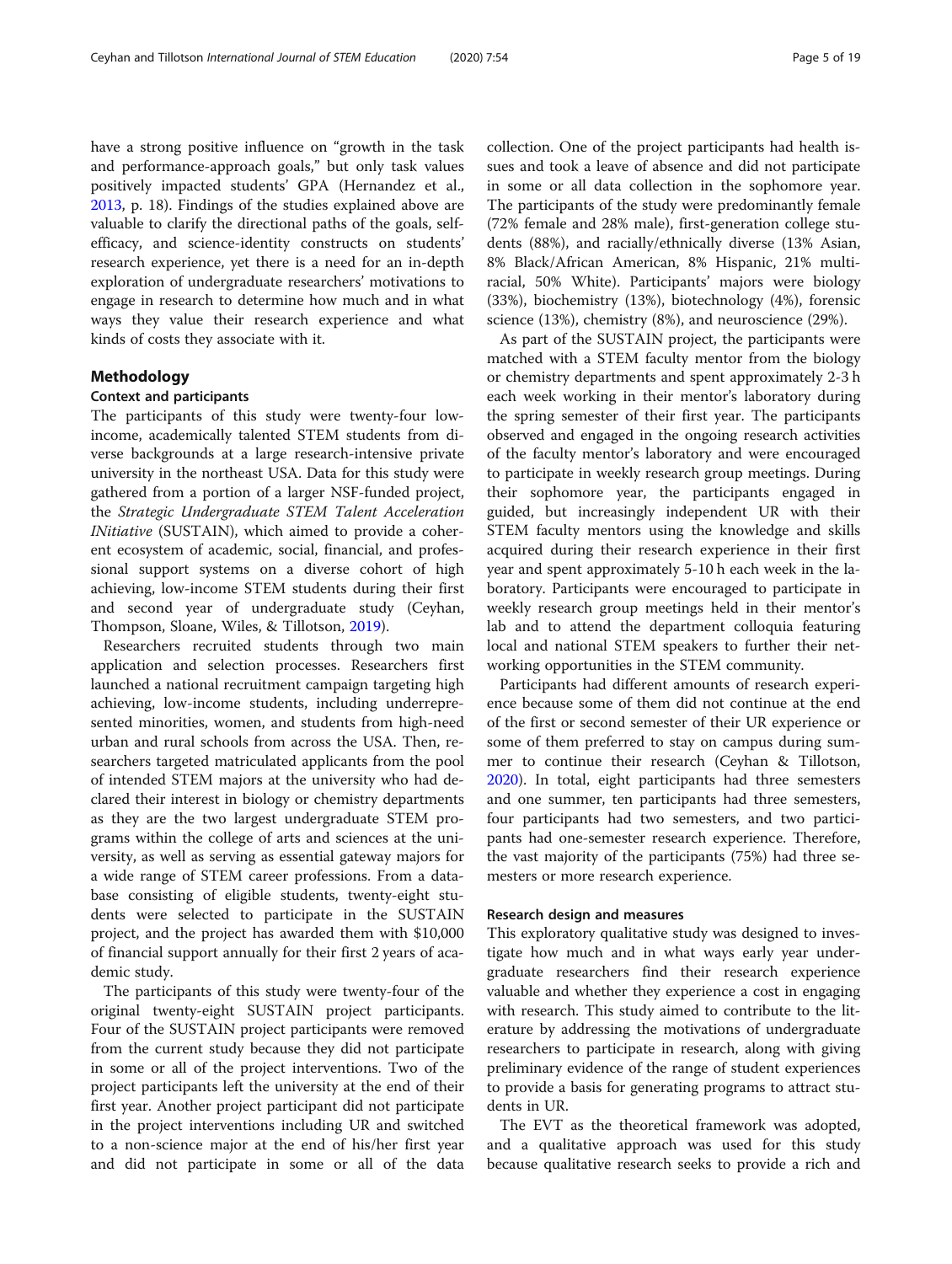detailed understanding of a topic (Creswell & Poth, [2016](#page-17-0)). Previous research, using quantitative measures like participant surveys, has produced valuable information about the role of task values on the outcomes of UR experiences (e.g., Hernandez et al., [2013;](#page-17-0) Robnett et al., [2015](#page-17-0)). These quantitative studies did not offer a qualitative analysis of what kind of and how much value students placed on participating in UR, and how students believed they benefited by engaging in UR. There is a lack of qualitative inquiries of UR in various STEM fields, which limits the understanding of the complexity of these experiences (Buckley, [2010\)](#page-16-0). With the lack of qualitative, in-depth exploration, the relationships among the task values and the outcomes of UR experiences are not fully understood. Therefore, to answer the research questions, semi-structured individual interviews, and student-generated progress reports were used as data sources in this study. The study instruments were reviewed and approved by the institution's human subject research review board. The researcher also obtained authorization from the institution's review board to use the data sources in this study (IRB No. 19-045). Figure 1 below shows the data sources and data collection times. Also, the semesters that the participants engaged in the research were indicted in dark.

The SUSTAIN project team developed interview protocols for each interview. The first set of interviews were conducted at the end of the first year of the SUSTAIN project participants in the Spring 2018 semester, which was developed to assess the participants' first-year research experience, as well as the mentoring provided to them and in what ways the research experience helps the development of their science identity and their socialization into the STEM community, the value of this experience and their level of satisfaction with their research experience. The second set of interviews were conducted at the end of the sophomore year of the SUSTAIN project participants in Spring 2019.

Some of the questions from the first interview remained the same to explore the support provided to the participants, the value they attach to their experience, and their overall satisfaction. Some new questions were added to attain the participants' sophomore research experience and to investigate if there is a difference between their first- and second-year research experience. Both of the interviews were conducted with all the participants. If the participant did not continue their research experience after one or two semesters, the interview questions were asked to reflect on the semesters they participated in the research. All interviews were conducted face-to-face and audio-recorded, with an average duration of 45 min in length. The interviews were then transcribed.

SUSTAIN project participants provided mid-semester and end-semester progress reports during their research experience (i.e., one mid-semester report and one endsemester report in Fall 2018 and one mid-semester report and one end-semester report in Spring 2019). The goals of the progress reports were to obtain continuous information about the progress in the participants' research experience, their roles and responsibilities, expectations and actual experiences, and the value of their experience so far. Each progress report reflected their progress within that period. For instance, for the midsemester report in Spring 2019, participants shared their experience after the end-semester report in Fall 2018 up to that time.

### Data analyses

NVivo Pro 12 qualitative data analysis software program was used as the data analysis tool. Each participant was coded with their SUSTAIN-ID numbers and identified as an individual case in the NVivo program. Interviews and progress reports of each participant were uploaded to the program to be organized and analyzed. Before data analysis, the first step was data cleaning and case coding (Feng & Behar-Horenstein, [2019](#page-17-0)). Each data

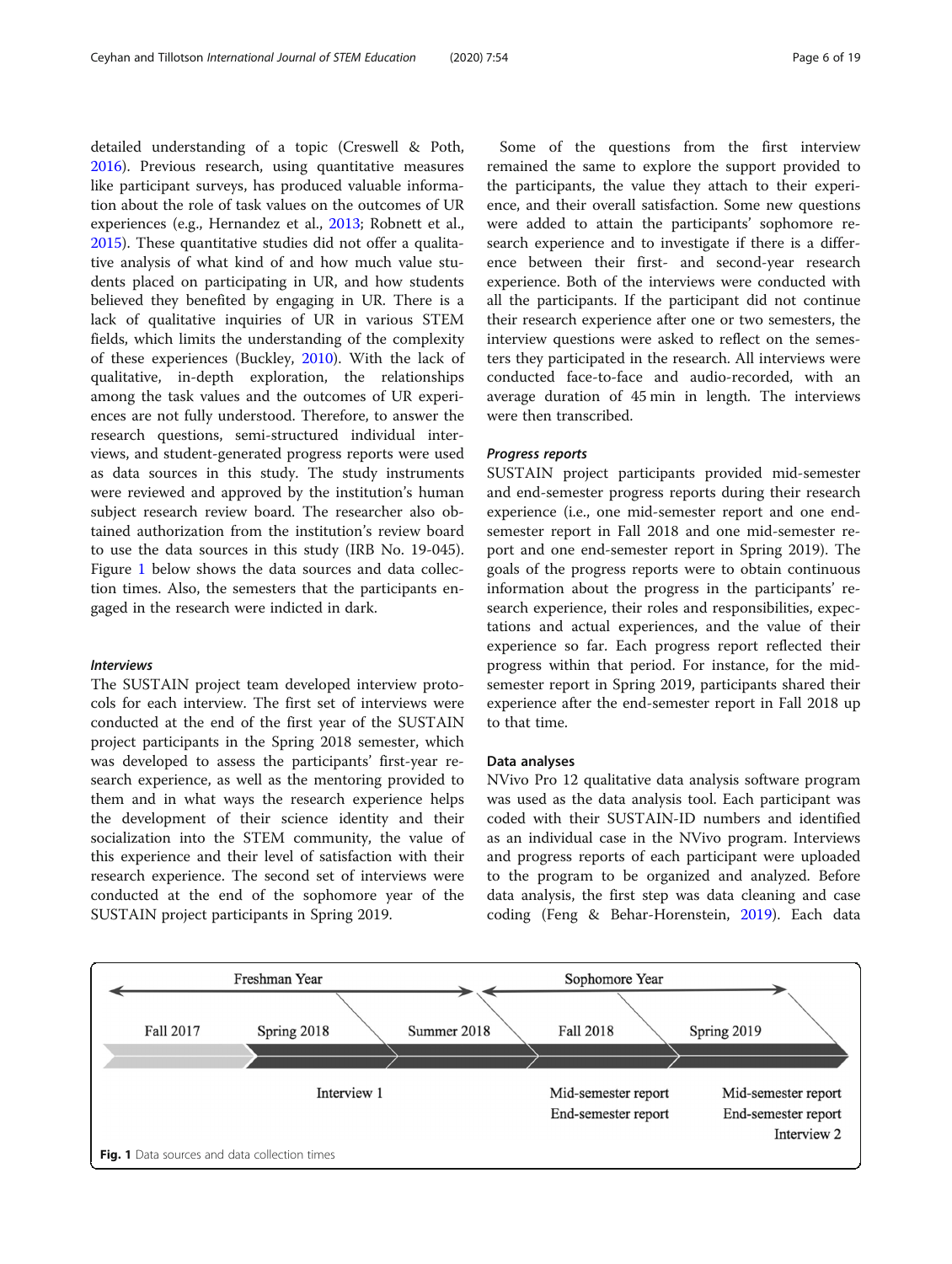source was assigned to the corresponding case. For instance, each interview and progress report for the participant with SUSTAIN-ID #1 was assigned to the case identified by #1. After case coding, case classifications were coded regarding the participants' demographic attributes (gender, race/ethnicity, and amount of research participation).

Once the case coding and classifications were completed, the entire data set was read, reread, and coded multiple times, to ensure that all emergent codes, categories, and subcategories were identified (see the codebook in the supplementary materials). Mainly, the first author conducted the data analysis. The researcher, therefore, took multiple methodological actions to ensure the reliability of the data analysis process. A rich description of the data analysis procedure was provided to the SUSTAIN project research team to promote transferability judgments (Korstjens & Moser, [2018](#page-17-0)). The researcher made multiple and constant comparisons within one participant's multiple data sources and between different participants' experiences to ensure vertical and horizontal analyses (Lincoln & Guba, [1985](#page-17-0)). The vertical analysis involved focusing on one piece of data at a time and horizontal analysis included the analysis of across pieces of data. For instance, the researcher first observed and coded the intrinsic value where participants indicated their interest and enjoyment of engaging in research. The vertical internal analysis of intrinsic value was conducted by comparing all the intrinsic value codes within one participant's multiple data sources to check the internal consistency of the assigned code. The horizontal analysis of the intrinsic value, on the other hand, involved analyzing different participants' data sources, with more emphasis on the whole (Korstjens & Moser, [2018](#page-17-0)).

The vertical and horizontal analyses were continued until the stability of the findings were obtained to promote the dependability of the analyses (Korstjens & Moser, [2018](#page-17-0); Lincoln & Guba, [1985](#page-17-0)). The first and second authors discussed coding results and categories between reading episodes until reaching full agreement to assure the inter-subjectivity of the data and to facilitate confirmability of the analysis (Korstjens & Moser, [2018;](#page-17-0) Lincoln & Guba, [1985](#page-17-0)). Also, weekly project meetings with the SUSTAIN project research team were organized to communicate and ensure the dependability and confirmability of the codes and categories. The debriefing process with the research team meetings helped to make a rigorous external check of the data collection, analysis, and interpretation processes (Lincoln & Guba, [1985\)](#page-17-0).

The data collected through the progress reports and interviews were analyzed through deductive coding into predetermined thematic categories (Fereday & Muir-Cochrane, [2006\)](#page-17-0). Data analyses were conducted chronologically, and codebooks were developed, respectively. The predetermined concepts that were used to analyze the subjective task values deductively were (1) attainment value, (2) intrinsic value, (3) utility value, and (4) perceived cost. These predetermined concepts were based on the EVT framework and previous studies (e.g., Eccles, [2009](#page-17-0); Eccles & Wigfield, [2002;](#page-17-0) Wigfield & Cambria, [2010](#page-18-0)).

In each of the data sources, the participants' comments were highlighted regarding the type of value and the cost they placed on their research experience. Following the deductive analysis, the data were also analyzed inductively to identify the codes based on emergent patterns in the data (Patton, [2002\)](#page-17-0). There were differences in the emphasis participants gave to each value type. Thus, following the deductive and inductive data analysis, each participants' responses were analyzed considering the relative amount of discussion to determine the importance of each value type for the participants. For each participant, the frequency of discussion about each type of value was ranked, with one representing the most expression and three representing the least (McGrath et al., [2013;](#page-17-0) Peters & Daly, [2013](#page-17-0)). In some cases, relative discussion of some value types was very close, whereas in other cases there were substantial differences in the amount of discussion about the value types. As also mentioned in the literature, the difference between the ranks was not equal, and "value types with the same rank across multiple participants indicate the order of rank, but rank order does not mean that the participants placed the same weight on that value type" (Peters & Daly, [2013](#page-17-0), p. 252).

## Results

The results from the interviews and progress reports were explained to identify how valuable students find their research experience and whether they associate a cost to participate in research regarding the expectancy-value model. While presenting the results, at first, each value type was discussed separately to provide an in-depth explanation of what ways participants value their research experience. The EVT framework was used in the analysis of values, but also the categories of the types of values were subdivided according to the inductive analysis. Some preliminary trends were discovered based on the level of emphasis given to each value type, which will be discussed in the comparison of the values section of the results. Then, findings related to the participants' comments on the costs of participating in UR were presented at the end of the "Results" section. Pseudonyms were assigned to the quotes by numbering participants from one to twentyfour to indicate whom the quote belongs to.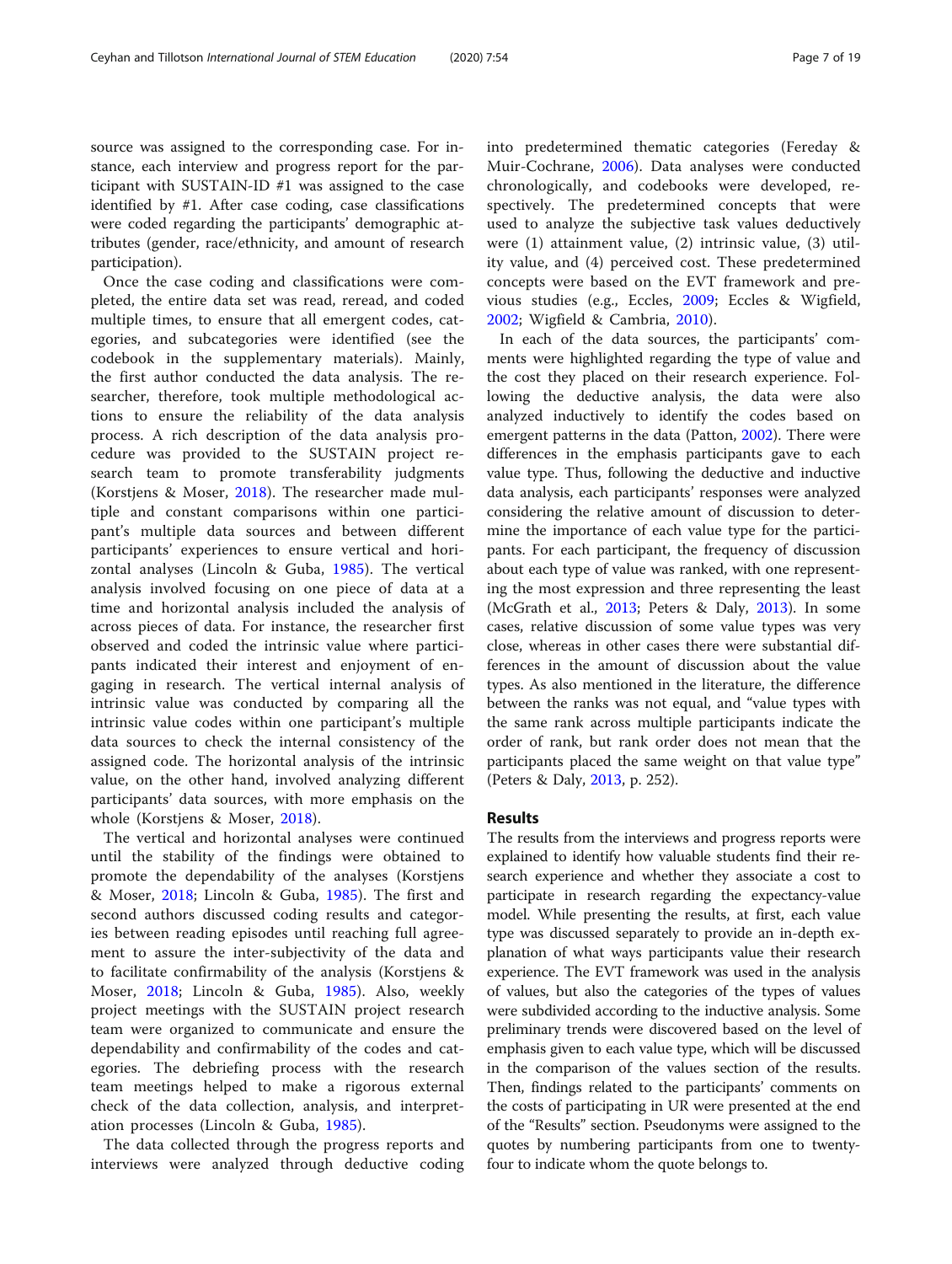### Motivating values for undergraduate researchers

This section focused on the first research question: How much and in what ways do early year undergraduate researchers value UR? Data showed that participants engage in research for a variety of reasons. Regarding both deductive and inductive analysis, attainment, interest, and utility value participants attach to their research experience was presented, subcategories were explained by providing participants' comments. Finally, the weight of each value type for each participant was discussed.

As the attainment value is related to the self-image of individuals, participants' comments relating their selfimage to the researcher and their perceptions of self as a scientist were considered in this value type. However, attainment value was not mentioned by nearly half of the participants. Only half of the participants commented on the alignment of research with their sense of self, personal importance of engaging in research, or the contribution of research on their science identity. Participants who commented on the attainment value of research expressed (1) how the research topic matches their interest area, (2) being a researcher fits their identity, (3) personal importance of engaging in research early in their undergraduate study (see Table 1).

Some of the participants with different amounts of research experience did not associate research with their sense of self. Even though these participants expressed the value of having research experience during their first and sophomore years, they also indicated that research does not match with their self-schema. Participant 17 who had three semesters of research experience indicated that she likes the experience as an undergraduate researcher but also revealed that it is not for her and it does not fit with what she wants to do.

Lab work, just not for everybody. I want to be in the field. I want to be at the crime. I do not want to be in the lab testing the stuff. I want to be the one figuring everything out. Being in the lab made me realize I like it, I enjoy it. I know I am learning, but it is not something I want to continue to do.

Except for one participant, all others expressed evidence of interest and enjoyment of the UR experience. The vast majority of the participants revealed that their motivation to engage in research was influenced by their interest in the research project they engaged in or the research process in general (see Table [2](#page-8-0)). Participants expressed the intrinsic value they associate with their research experience with (1) their joy of everyday tasks in the laboratory, (2) learning more about science and how science works, (3) positive lab environment, and how lab members interact with each other. For instance, participant 9 stated that "the actual work in the lab and writing it down in the notebook and testing everything and when it's successful, I definitely like it more than I thought I would." Participant 6 also stated, "if it was not enjoyable, I would not have been able to delve as deeply into the research as I have wanted. I think I would have kind of pushed it away instead of accepting it." As seen in Table [2](#page-8-0), some of the participants expressed their interest in and enjoyment of the positive relationships in the research laboratory.

A few participants indicated that they do not find research interesting, exciting, or enjoyable. Some of these participants expressed that their disinterest in research did not influence their interest in the field, and participant 17 stated, "I am not a fan of being in the lab. If I did not have that experience, I would probably still be in chemistry." However, participant 11 who had one-

| Category            | <b>Definition</b>                                                                                    | <b>Subcategories</b>                                  | Sample participant statements                                                                                                                                                                                                                                                                                                                                                                                                                                                                                                      |  |  |
|---------------------|------------------------------------------------------------------------------------------------------|-------------------------------------------------------|------------------------------------------------------------------------------------------------------------------------------------------------------------------------------------------------------------------------------------------------------------------------------------------------------------------------------------------------------------------------------------------------------------------------------------------------------------------------------------------------------------------------------------|--|--|
| Attainment<br>value | Participants indicated that engaging in<br>research is important for them and fits<br>their identity | Alignment with the<br>sense of self                   | Participant 11: We are working on women's infertility with mice.<br>And since I am trying to be a medical doctor, I think it is the<br>perfect fit for me. I am learning a lot even though I do not know<br>half of the stuff they are talking about right now because it is super<br>advanced. But just seeing how everything works and trying to<br>understand, reading the research articles so I could get a better<br>understanding of what is happening so that in the next couple of<br>years I am going to understand too. |  |  |
|                     |                                                                                                      | The personal<br>importance of<br>engaging in research | Participant 19: Not many freshmen receive the opportunity to join<br>a lab, and I would forever be thankful because it has taught me<br>things I thought I would never learn in my life. I now know the<br>value of working in a highly credited neurological research lab and<br>to be mentored by a highly knowledgeable scientist.                                                                                                                                                                                              |  |  |
|                     |                                                                                                      | Recognition of self as<br>a scientist                 | Participant 10: Being a scientist is important for me. I think I have<br>become more confident in myself as a STEM student, and myself in<br>all my classes. It is just added to my confidence as a premed<br>student, and as a scientist, and I just feel more comfortable tackling<br>a problem than I would have before.                                                                                                                                                                                                        |  |  |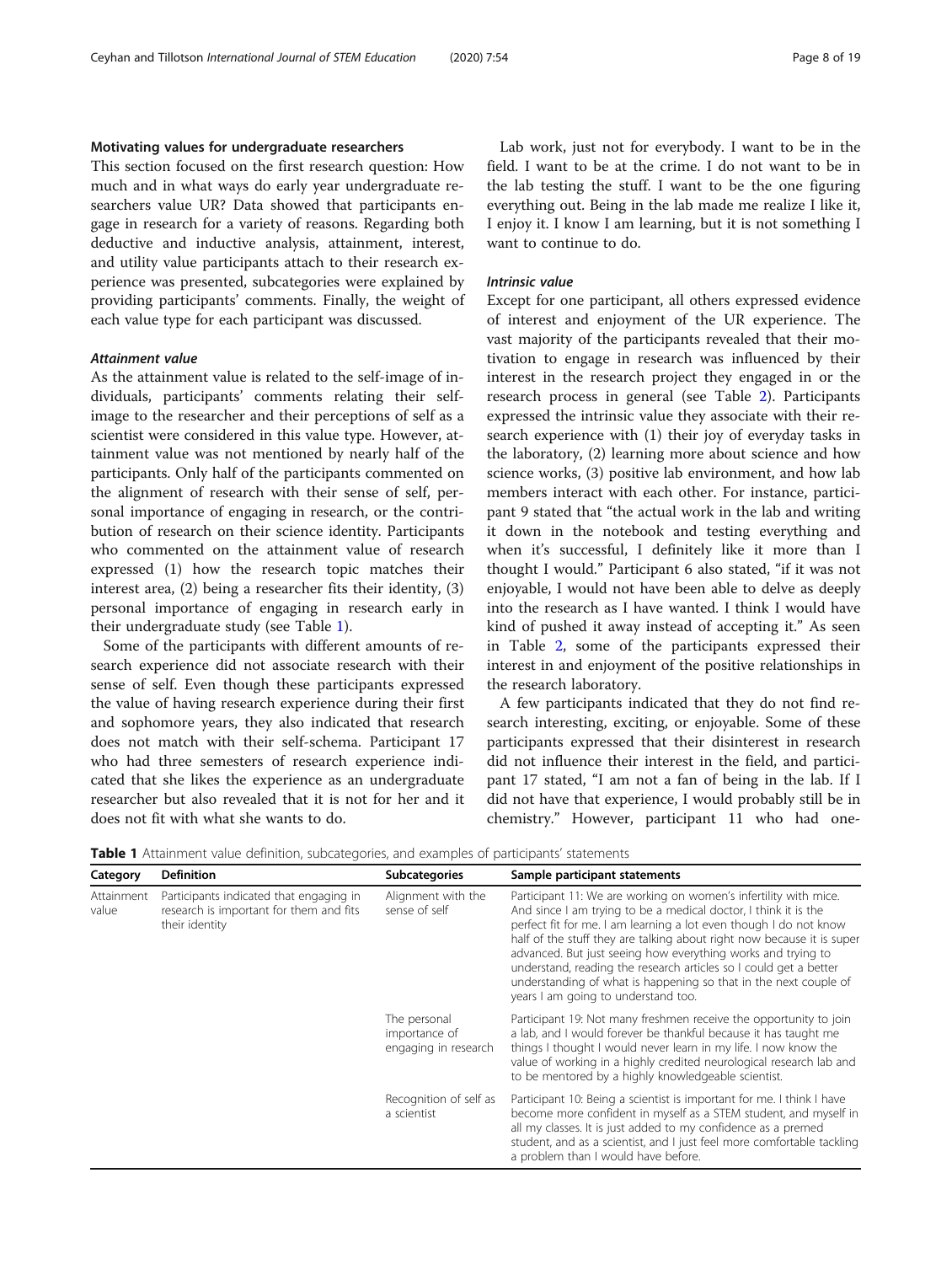| <b>Category Definition</b> |                                                                                   | <b>Subcategories</b>                                                                | Sample participant statements                                                                                                                                                                                                                                                                                                                                                                                                                                                                                                         |  |  |
|----------------------------|-----------------------------------------------------------------------------------|-------------------------------------------------------------------------------------|---------------------------------------------------------------------------------------------------------------------------------------------------------------------------------------------------------------------------------------------------------------------------------------------------------------------------------------------------------------------------------------------------------------------------------------------------------------------------------------------------------------------------------------|--|--|
| Intrinsic<br>value         | Participants indicated their<br>interest and enjoyment of<br>engaging in research | Finding research and/or research<br>process interesting, exciting, and<br>enjoyable | Participant 9: Research is pretty different from what we do in class,<br>so I found that really interesting. It is not just memorizing things,<br>it is actually trying new things and coming up with your own<br>ideas, which I thought was really cool.                                                                                                                                                                                                                                                                             |  |  |
|                            |                                                                                   |                                                                                     | Participant 5: Once you see your data and once you see the<br>results and it is something that you expect, that is just that surreal<br>feeling that you are actually doing something right. It is important<br>in that you are actually trying to make a difference somehow<br>because as humans, we all make a difference whether we like it or<br>not. We all thrive to do that. But it gives you that surreal feeling of<br>saying, "Hey, I am involved in research."                                                             |  |  |
|                            |                                                                                   | Finding the relationships in the<br>laboratory interesting and<br>enjoyable         | Participant 20: I think I learned there are a lot of different positions<br>in labs with the graduate students and undergraduates. They all<br>work together though, and they are all really good at delegating<br>things. I think that was really interesting. But they all have a really<br>good relationship with everyone, and especially they took me into<br>the lab and showed me how to do everything, so I think that is it<br>in terms of relationships even though I am an undergrad student,<br>they are very respectful. |  |  |
|                            |                                                                                   |                                                                                     | Participant 1: The people whom I work with have made it more<br>enjoyable. If I did not talk to the grad students as much as I did, if<br>I did not have my weekly meetings with my professor, I do not<br>think I would have liked it as much as I do. I figure it would have<br>made it much more difficult and not as nice to go to every day.                                                                                                                                                                                     |  |  |

<span id="page-8-0"></span>Table 2 Intrinsic value definition and examples of participants' statements

semester research experience stated that she did not like the research experience and reflected a disinterest in continuing in the STEM field, stating:

I did not even like it. I do not really like being in the lab or research. So it kind of taught me a lot. It showed me what my life really would entail in the future if I was to continue to pursue biology or chemistry or anything in the STEM field. So it gave me great insight.

Participants differed in their explanation of the utility of their research experience (see Table [3](#page-9-0)). For the majority of the participants, the utility of engaging in UR was (1) increasing their knowledge and skills about the discipline and feeling more well-rounded, (2) learning skills and techniques, (3) shaping the career goals, (4) building professional relationships with the senior members in the laboratory and with other researchers they interact with through their research experience, (5) providing new STEM-related opportunities, and (6) being helpful with their STEM courses as either the research topic is relevant to some of their STEM courses or the techniques or terminologies they learned in the laboratory help them better understand their STEM courses. Participant 3 mentioned how the skills she learned throughout this experience helped her academic, personal, and professional development, stating:

This experience has been beneficial in allowing me to use the skills I learned in labs in order to develop my own research questions as well as to conduct research. I have improved my critical thinking skills as well as my ability to collaborate and function as a team.

Only a few participants commented on the utility of engaging in research on their STEM courses. Some of the participants indicated that research conducted in their laboratory is not related to their STEM courses. Participant 1 stated that:

The research was very specific concepts and it did not help with the general concepts of my classes. I feel like the classes I struggled the most with, like ecology and evolution, it is not related to my lab, so it does not really have a correlation.

For some of the participants, research experience was useful in building professional relationships early in their college years and was useful in providing new opportunities for them. Five participants received a grant from the Undergraduate Research and Creative Engagement Scholarship program at the university, two participants received a scholarship to attend a summer research program in Austria, one participant received a position at the university undergraduate research program over the summer, one participant received an award at the university, and one participant received an internship with a neurosurgeon at Upstate Medical University.

A few participants revealed that they do not have a clear career plan yet, whereas the majority of the participants commented on the utility of their research experience as helping them to clarify their career goals and intentions. For some participants, research experience changed, enhanced, or confirmed their career goals and they consider a research-related career by stating "I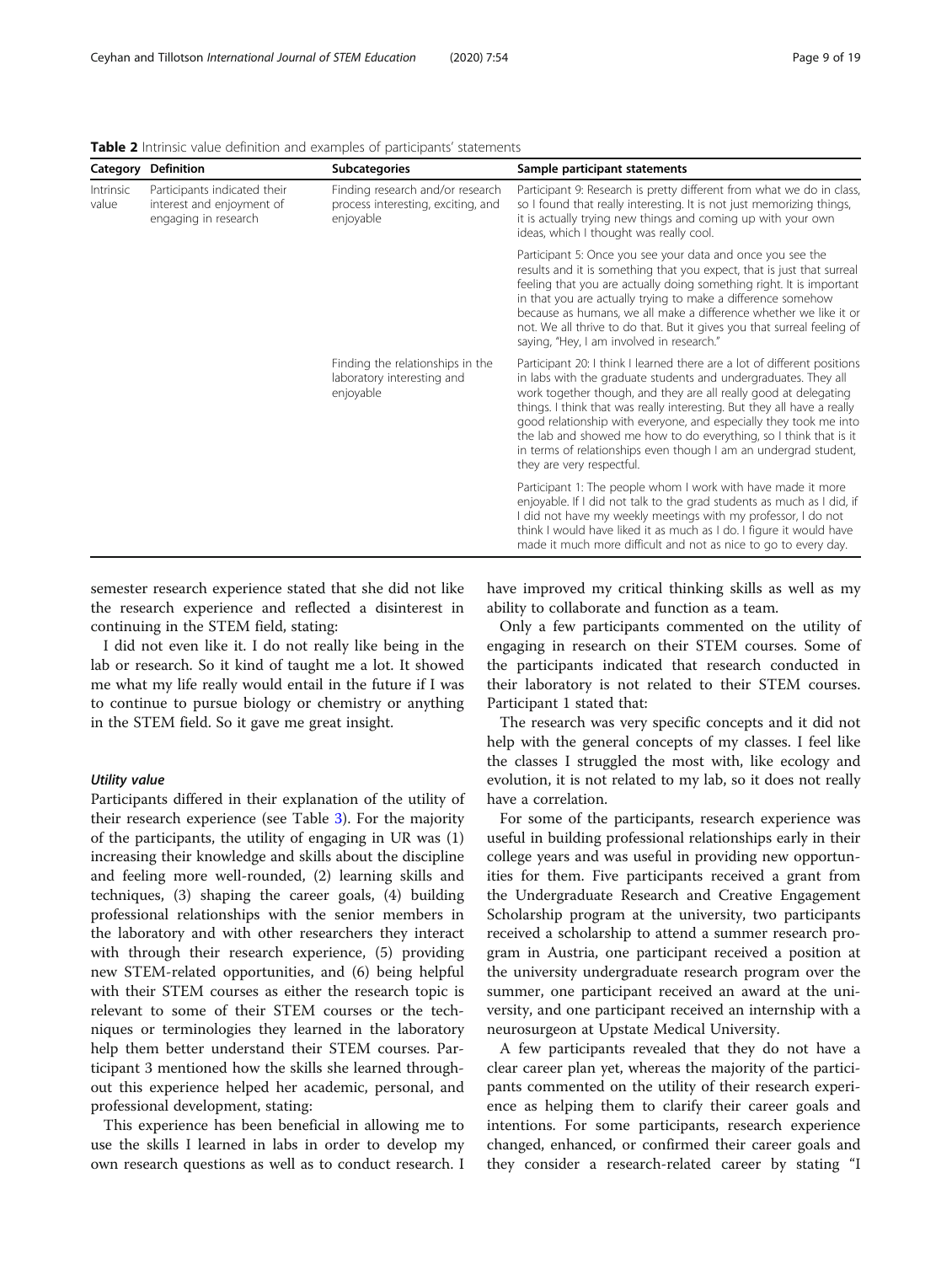|                  | <b>Category Definition</b>                                                                                                | <b>Subcategories</b>                          | Sample participant statements                                                                                                                                                                                                                                                                                                                                                                                                                     |  |  |
|------------------|---------------------------------------------------------------------------------------------------------------------------|-----------------------------------------------|---------------------------------------------------------------------------------------------------------------------------------------------------------------------------------------------------------------------------------------------------------------------------------------------------------------------------------------------------------------------------------------------------------------------------------------------------|--|--|
| Utility<br>value | Participants indicated the advantages and usefulness<br>of having research experience in their undergraduate<br>education | Feeling more<br>well-rounded                  | Participant 4: I feel like I have learned a lot from being in a<br>lab, things that I could not have really learned, I guess, on my<br>own and as quickly because, as a sophomore, I feel like it is<br>kind of rare for people to have been in a lab since their<br>freshman year. I just feel like it has benefitted me in so many<br>ways.                                                                                                     |  |  |
|                  |                                                                                                                           | Helped clarify<br>career goals                | Participant 17: The experience has broadened my horizons<br>and has given me a better idea of what I want to do in the<br>future.                                                                                                                                                                                                                                                                                                                 |  |  |
|                  |                                                                                                                           | Helped build<br>professional<br>relationships | Participant 12: I got to meet new people and people that are<br>in a higher ranking in the field that I am in. Building a<br>relationship with Professor T. also helped, not only because<br>she was my research mentor, but because she was my<br>professor as well. So when your professor knows who you<br>are, it kind of helps because it is a familiar face.                                                                                |  |  |
|                  |                                                                                                                           | Provided new<br>opportunities                 | Participant 2: Due to my research experience, I was fortunate<br>enough to present my research at the 2018 Meredith<br>Symposium. In addition, my research led me to be the<br>Goldwater Nominee for the 2019 Goldwater Scholarship.<br>Also, I will be presenting this research at two poster sessions<br>in the spring. All of these exciting benefits of research help<br>to cultivate my growth as a chemist, a student, and a<br>researcher. |  |  |
|                  |                                                                                                                           | Helped with the<br>STEM courses               | Participant 22: Being in the lab also helped me with my<br>classes. What I was learning in the lab also coincided with<br>what I was learning in my classes, so that helped me<br>understand my classes better.                                                                                                                                                                                                                                   |  |  |

<span id="page-9-0"></span>Table 3 Utility value definition, subcategories, and examples of participants' statements

definitely want to pursue research now, and I think my lab has been a huge part of that decision", while for others, research experience clarified their career goals, helping them discover that they do not want a researchrelated career. Participant 21 expressed how his research experience helped him shape his career intentions.

I think it is useful in starting to direct what I want to do in the future because it narrows down all the opportunities that I want to do. I do not want to be a researcher anymore, and I want to look more towards more industry-related work and private work and not just work for academia.

### Comparison of value types

Although participants were not asked to rate the value types, participants gave a different amount of emphasis on the value types. The relative amount of participants' discussion of each value type was determined by ranking the frequency of comments about each type of value, with the darkness of the color indicating the most expression, and "-" representing participants did not comment on the value type (i.e., not applicable). This ranking was based on the emphasis participants placed and the presence (or absence) of the values of each participants' explanation of their motivation to engage in UR. Relative discussion of some value types was very close for some participants, while it was disparate for

some other participants. The trend of each participants' value expression was given in Table [4](#page-10-0).

According to the analysis, the intrinsic value was the primary motivation for the participants' engagement with their research experience both in their first and sophomore years (see Table [4\)](#page-10-0). For the participants' first year, the vast majority of the participants expressed the intrinsic value of their research experience. A few participants mentioned the utility value and only two participants commented on the attainment value of their research experience. Nearly half of the participants did not comment on the attainment value for their sophomore research experience, whereas only one participant did not comment on intrinsic value and all of the participants commented on the utility value of their experience.

For most of the participants in their sophomore year, the intrinsic value was the most emphasized, revealing that participants found their research experience interesting, exciting, or enjoyable. The second most mentioned value type was the utility value indicating that participants found their experience useful. Attainment was the lowest commented value type implying participants did not comment on the personal importance of research or how being a researcher fits with their identity. Furthermore, as can be seen in Table [4](#page-10-0), even though participants' discussion on each value type revealed an increase in their sophomore year, there was a substantial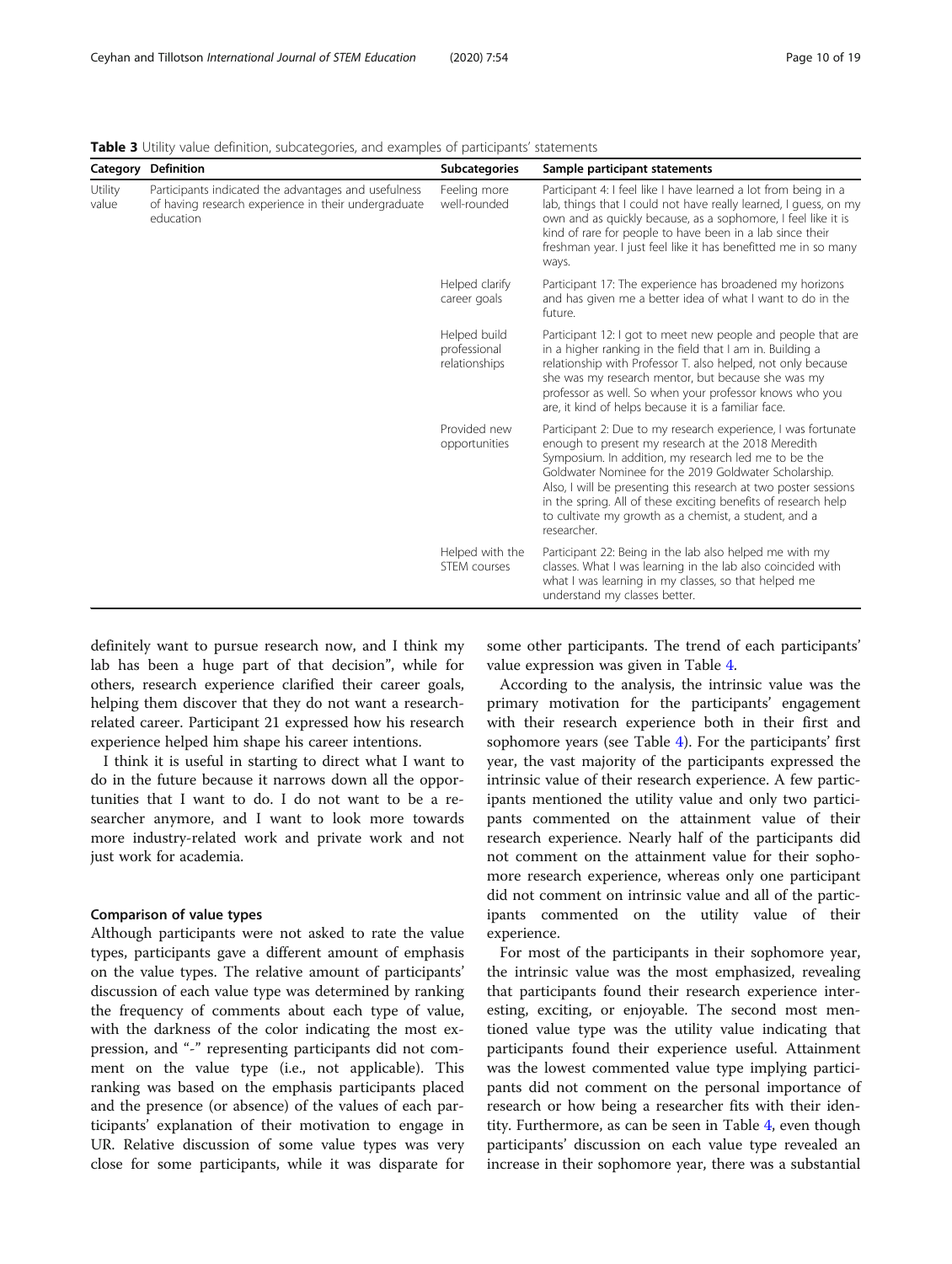|                                  |                 | First year          |                          |                          | Second year                  |                    |                          |  |
|----------------------------------|-----------------|---------------------|--------------------------|--------------------------|------------------------------|--------------------|--------------------------|--|
| Amount of research<br>experience | Participants    | Attainment<br>value | Intrinsic<br>value       | Utility<br>value         | Attainment<br>value          | Intrinsic<br>value | Utility<br>value         |  |
| Three semesters and              | $\overline{P1}$ | $\mathbf{1}$        | $\blacksquare$           | $\equiv$                 | $\overline{4}$               | $\overline{5}$     | 6                        |  |
| one summer                       | P <sub>2</sub>  | -                   | $\overline{c}$           |                          | $\sqrt{2}$                   | $\overline{7}$     | 6                        |  |
|                                  | P <sub>3</sub>  | 4                   |                          |                          | $\mathfrak{Z}$               | 6                  | $\overline{\mathcal{A}}$ |  |
|                                  | <b>P4</b>       |                     | $\overline{\mathcal{A}}$ | $\mathbf{1}$             | $\overline{2}$               | $\overline{7}$     | 5                        |  |
|                                  | P <sub>5</sub>  | $\blacksquare$      | $\mathbf{1}$             | $\blacksquare$           | $\overline{3}$               | 3                  | 3                        |  |
|                                  | P <sub>6</sub>  | $\mathbf{1}$        | 3                        | $\mathbf{1}$             | $\blacksquare$               | 6                  | $\overline{7}$           |  |
|                                  | P7              | ÷                   | $\overline{c}$           | $\overline{a}$           | ÷                            | 5                  | 6                        |  |
|                                  | P8              |                     | $\,1$                    | $\overline{c}$           |                              | $\mathfrak{Z}$     | $\overline{8}$           |  |
|                                  |                 |                     |                          |                          |                              |                    |                          |  |
| Three semesters                  | P <sub>9</sub>  |                     | $\mathbf{1}$             |                          | 1                            | $\overline{8}$     | $\sqrt{2}$               |  |
|                                  | P10             |                     | $\overline{c}$           |                          | 3                            | $\overline{9}$     | $\overline{7}$           |  |
|                                  | P11             |                     | 3                        | $\mathbf{1}$             | $\overline{2}$               | $\sqrt{6}$         | $\overline{\mathbf{c}}$  |  |
|                                  | P12             |                     | 3                        |                          | $\mathbf{1}$                 | $\overline{11}$    | 3                        |  |
|                                  | P13             |                     | 1                        |                          | $\mathbf{1}$                 | $\mathfrak{Z}$     | $\overline{\mathcal{L}}$ |  |
|                                  | P14             |                     | 2                        |                          | $\mathfrak{Z}$               | $\boldsymbol{8}$   | 3                        |  |
|                                  | P15             |                     | $\overline{2}$           |                          |                              | 3                  | $\mathbf{1}$             |  |
|                                  | P16             |                     | $\overline{c}$           |                          |                              | $\overline{9}$     | 3                        |  |
|                                  | P17             |                     | $\mathbf{1}$             | $\overline{\phantom{0}}$ |                              | 5                  | 3                        |  |
|                                  | P18             |                     | ۰                        | $\overline{2}$           |                              | $\overline{4}$     | 5                        |  |
|                                  |                 |                     |                          |                          |                              |                    |                          |  |
| Two semesters                    | P19             |                     | $\mathbf{1}$             | $\mathbf{1}$             | 1                            | $\mathbf{1}$       | $\overline{4}$           |  |
|                                  | P <sub>20</sub> |                     | 3                        |                          | $\sqrt{2}$                   | 6                  | 3                        |  |
|                                  | P <sub>21</sub> |                     | 2                        | $\mathbf{1}$             | $\qquad \qquad \blacksquare$ | $\overline{4}$     | 3                        |  |
|                                  | P22             |                     | $\mathbf{1}$             | ÷                        |                              | $\overline{2}$     | $\mathbf{1}$             |  |
|                                  |                 |                     |                          |                          |                              |                    |                          |  |
| One semester                     | P <sub>23</sub> | -                   | $\mathbf{1}$             | $\blacksquare$           |                              | $\sqrt{2}$         | $\mathbf{1}$             |  |
|                                  | P <sub>24</sub> |                     | ÷                        |                          |                              | $\blacksquare$     | $\mathbf{1}$             |  |

### <span id="page-10-0"></span>Table 4 Weight given to types of values associated with the research experience

Note: Amount of discussion is indicated with the darkness of the color, the darkest one indicates the highest amount of discussion, and "-" represents not mentioned, where participants did not comment on the value type

rise in the amount of discussion on the utility value of their research experience. This finding fits well with the conceptualization of the extrinsic quality of utility values, which makes them more easily subject to change (Wigifield & Cambria, 2010). This finding fits well with the literature on utility value interventions, which indicate that utility values encourage active engagement and promote the feeling of belonging (Linnenbrink-Garcia et al., [2018](#page-17-0)).

# Costs of engaging in undergraduate research

This section focuses on the second research question: Which costs, if any, do early year undergraduate researchers attach to their research experience? Data from individual interviews and progress reports showed that some participants expressed the costs they associated with their research experience. Based on the deductive and inductive analysis, types of costs participants associate with their research experience were grouped in effort cost (i.e., costs associated with the effort needed to engage in research), psychological or emotional cost (i.e., participants' concerns and/or emotional consequences of failure), and opportunity cost (i.e., loss of valued alternatives) (see Table [5\)](#page-11-0).

Some of the participants commented on the time, effort, or amount of work needed to engage in research (see Table [5](#page-11-0)). These participants described the stereotype image of the research process and the researcher in their minds. Participant 8 explained how her perception of conducting research and the amount of effort scientists put forth in research changed throughout her research experience.

I did not know what it takes to do research before I came here. I did not know that people spend their entire lives doing this kind of stuff. For me, when I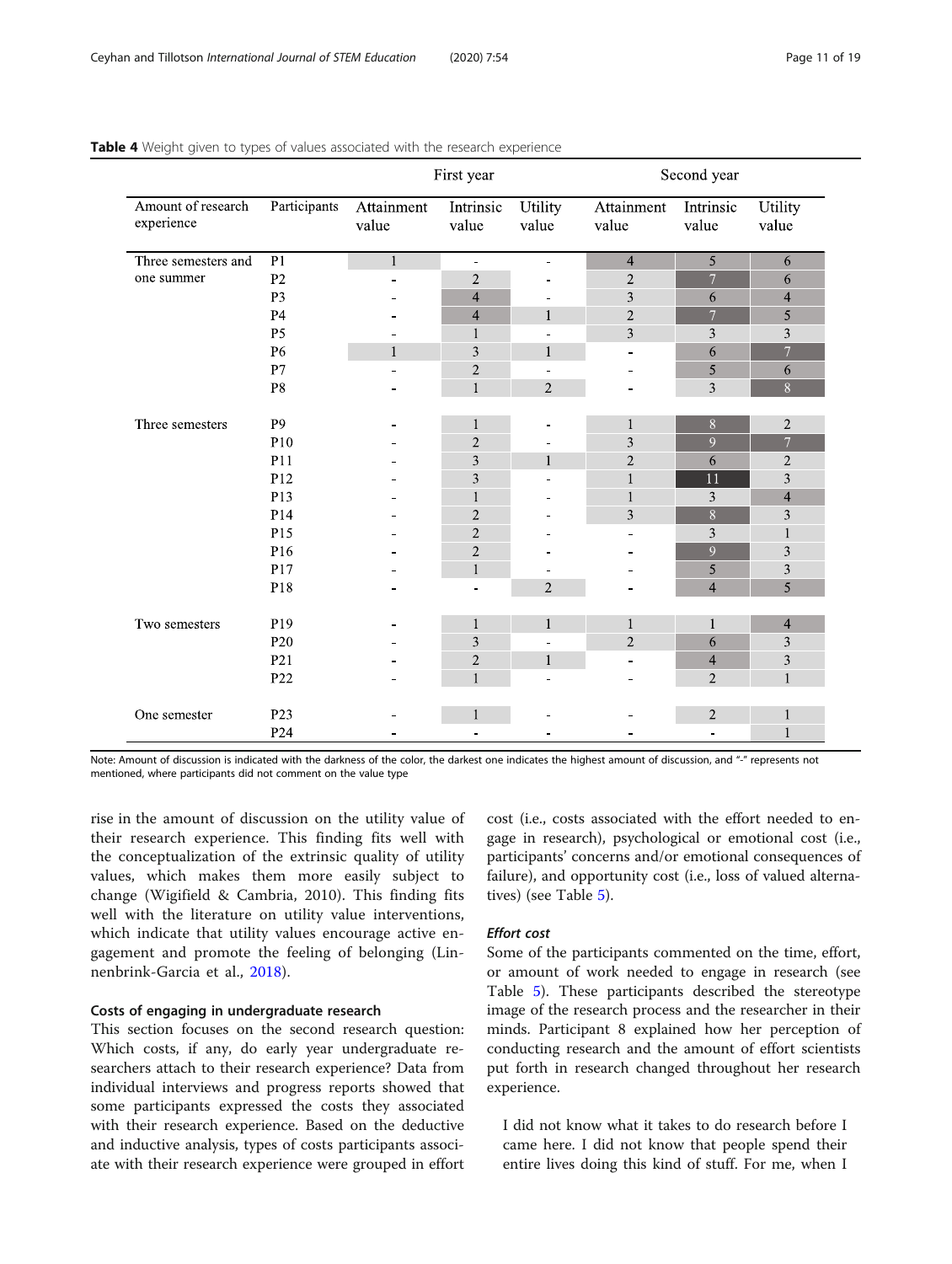| <b>Definition</b><br>Category |                                                                                           | <b>Subcategories Definitions</b> |                                                                                                     | Sample participant statements                                                                                                                                                                                                                                                                                                                                                                                                                                             |  |  |
|-------------------------------|-------------------------------------------------------------------------------------------|----------------------------------|-----------------------------------------------------------------------------------------------------|---------------------------------------------------------------------------------------------------------------------------------------------------------------------------------------------------------------------------------------------------------------------------------------------------------------------------------------------------------------------------------------------------------------------------------------------------------------------------|--|--|
| Perceived<br>cost             | Participants indicated<br>sacrifices involved in<br>engaging in undergraduate<br>research | Effort cost                      | Participants indicated costs<br>associated with the effort<br>needed to engage in research          | Participant 8: I do not think I would be able to do a<br>Ph.D. program and do research day after day on the<br>same project and everything because it is just so<br>microscopic that sometimes I have a hard time<br>connecting it to the real world and seeing that impact<br>on the real world. I want to do things that will have an<br>impact on the real world, but I think the projects that I<br>would do in a research lab are going to take years to<br>do that. |  |  |
|                               |                                                                                           | Psychological/                   | Participants indicated their<br>emotional cost concerns and/or emotional<br>consequences of failure | Participant 15: Everything that is done is interesting to<br>me. But doing it myself, I find it very boring and not<br>something that I would like. I guess I do not have the<br>brain capacity to do because I feel kind of dumb in my<br>lab. And I feel like I would not know what to look for<br>and what things to research in that kind of context.                                                                                                                 |  |  |
|                               |                                                                                           | Opportunity<br>cost              | Participants indicated a loss of<br>valued alternatives                                             | Participant 11: I think it was valuable for my personal<br>growth and valuable for my academic growth. It<br>definitely came at a cost and I did not have a lot of<br>time to do other things that I may have wanted to do<br>on campus, other things that require a time<br>commitment because I had to commit a certain<br>amount of time.                                                                                                                              |  |  |

<span id="page-11-0"></span>Table 5 Definitions of the perceived costs, subcategories, and examples of participants' statements

thought about research, it was like a bigger impact, and you are discovering something huge, and your name is going to be on the papers, and your picture is going to be on the papers. It was kind of like discovering the cure for cancer kind of picture that I had. And I was like, "Oh, yeah, if I do one year of research or something like this-- if I spend enough time on this problem, then I can gain success and everything," and I do not think it was realistic. But after working through it, I think you need a much more practical view on it to do it because your experiments are going to fail hundreds if not thousands of times. And if you just give up after the first ten times, then you are not going to be able to go on and do the next step and the next step and the next step. And there are so many things that you have to do. And even after that, you are not guaranteed that you are going to get success, and you are going to get the results you want. So, having the patience to do research is-- I think I learned you need a lot of patience to do it.

Even though the SUSTAIN project provided financial support to project participants, some participants still worked in various jobs to meet their financial needs as a college student. A few participants commented on the difficulty of the time commitment to engage in research while trying to balance with their jobs and classes. Participant 4 stated that:

I need the money more this semester because of the things that I have going on. Working 12 hours in a lab does not seem that bad until you are actually having to schedule around your other classes and then two jobs. It gets difficult. But it is like you have to make time for it. Ultimately, I feel like it is benefitting me because I am getting something out of it. So, it is not like I am just going to the lab for no reason and giving up time to work. So, it is worth it, I feel.

A few participants commented on the emotional cost associated with their research experience in terms of the fear of failure (see Table 5). Participant 24 who had one semester of research experience expressed the burden of not knowing what to do or how to do it in the research laboratory:

In the little research that I did, I was exposed to creating gels that they would use for Western Blotting, which I found very cool. But that is an entire process on its own that just drained me a lot. Because it is like how do I do this? I have never been taught this. And being taught again and again makes you feel almost pathetic because it is so you do not get it the first time and then you want to keep doing it, but you just keep failing. It was hectic for me.

The highest mentioned perceived costs among the participants were opportunity cost, where participants commented on losing other valued alternatives when engaging in research (see Table 5). Particularly, participants who had two semesters or less research experience commented the most on the opportunity cost of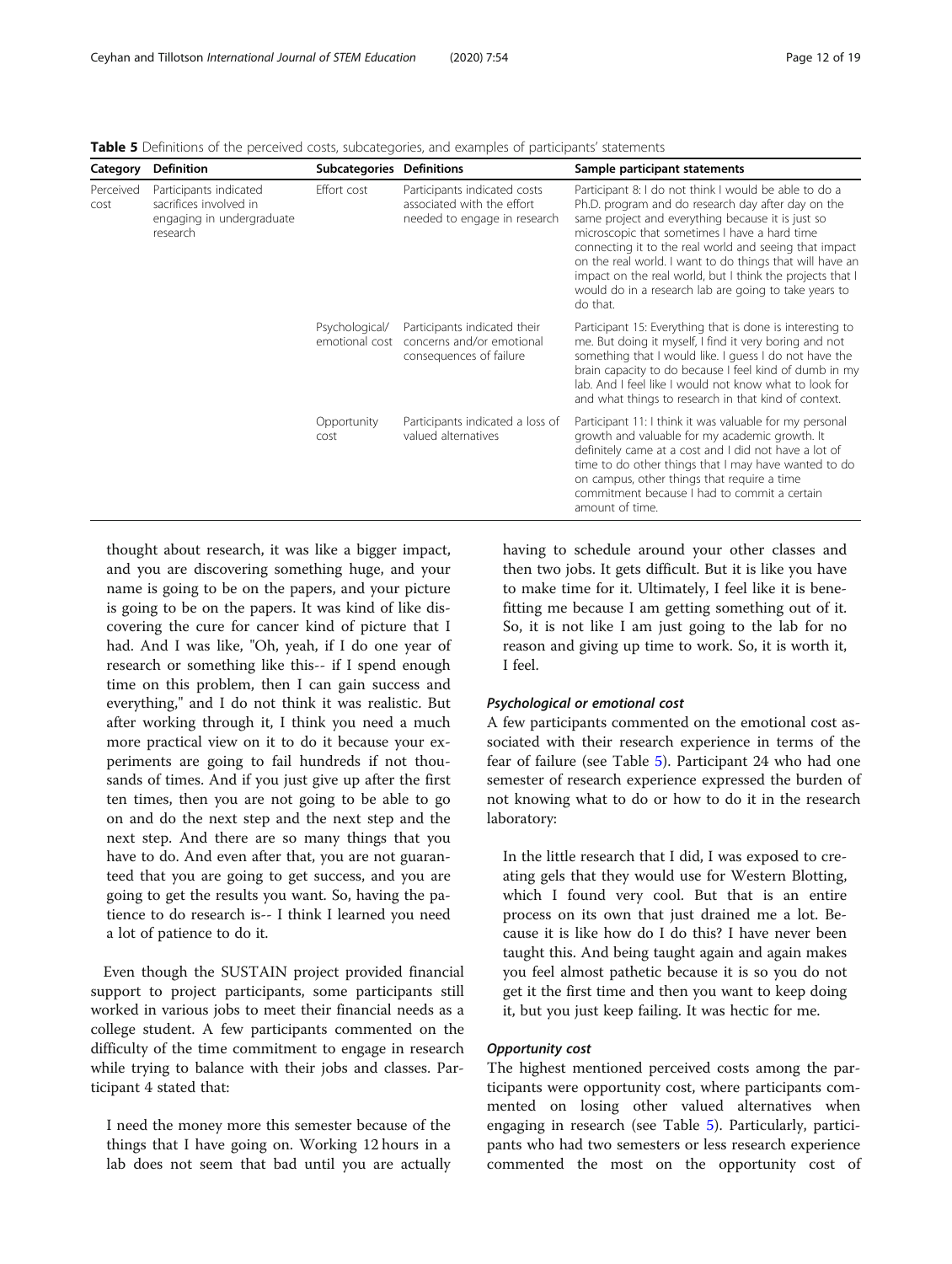engaging in research. Participant 23 who had one semester of research experience stated, "I should have invested my time elsewhere rather than there. But it served as an eyeopener for the most part, so I appreciate that." Participant 21 who had two semesters of research experience stated that not devoting time to research let him dedicate his time to broaden his academic background in other ways.

Since I am no longer a part of a lab and do not seek to be, I have been spending the semester developing my professional brand and worked on my resume, applied to internships, and focused on what future profession I want to pursue.

Some of the participants who had three semesters or more research experience, on the other hand, stated that they do not see research experience as causing them to forgo engaging in other valued tasks by stating "I never thought that it was a waste of my time or I could be doing something better" or "I do not feel like I miss other opportunities by going to the lab. I feel like I am learning more by going to the lab." Participant 6 expressed the importance of time management and organizational skills to balance the academic and social life.

I am still involved in everything else that I want to be involved in. I just learned how to cut back in some areas and give more time to research if I am doing my experiment. But I also know, if I am not doing my experiment, there are other things in the lab that I could be doing that do not require as much time, and I can still balance everything. So I think as long as you have good organizational skills, good time management skills, you can have it all.

# Comparison of costs

Similar to the comparison of the value types, the relative amount of participants' discussion of each cost type was determined by ranking the frequency of comments about each type of cost, with the darkness of the color indicating the most expression, and "-" representing participants did not comment on the cost (i.e., not applicable). The trend of each participants' cost expression was given in Table [6](#page-13-0).

According to the analysis of the interviews and progress reports, not all participants associated a cost to their research experience, or some participants associated more than one cost. Only two participants associated a cost to their research experience in their first year. All the participants who had two semesters or less research experience emphasized at least one type of cost in their sophomore years. As can be seen in Table [6](#page-13-0), the

change from the first year to sophomore year reveals the emergence of costs about engaging in research for the participants. As Battle and Wigfield [\(2003](#page-16-0)) indicated "costs are related to external consequences," (p. 70) it can be said that participants did not count the costs until their second year of college when they start facing the challenges of being a STEM student (Henry et al., [2019](#page-17-0)). While sophomores are increasing their socialization into their major, beginning to think about graduate school, and learning the skills needed for success in their chosen field (Schreiner & Tobolowsky, [2018](#page-17-0)), this may also be the time when they start considering or realizing the costs associated with the STEMrelated tasks they engage in.

# **Discussion**

Prior research reported that motivational beliefs that individuals attach to specific tasks predict continuing motivation and persistence in the task (Eccles & Wigfield, [2002](#page-17-0); Linnenbrink-Garcia et al., [2018](#page-17-0); Wigfield & Eccles, [2000](#page-18-0)). Early year undergraduate researchers' motivation to engage in research can be explained as a function of their expected value of research participation and the costs they associated with it. Framed in the expectancyvalue model, this research explored how much and in what ways early year undergraduate researchers value their research experience and which costs they associate with engaging in research. The findings of this study revealed preliminary evidence of student experiences regarding the value and the cost they attach to their UR experience.

# Values undergraduate researchers attach to their research experience

The results of this study showed that intrinsic value had the highest expression in participants' motivation to engage in research. This finding aligns with the literature on the significance of interest in motivation, engagement, persistence, and academic success in various contexts (Perez et al., [2014;](#page-17-0) Robinson et al., [2018](#page-17-0); Torsney, Lombardi, & Ponnock, [2019\)](#page-18-0). When individuals engage in tasks that are intrinsically valued, there are significant psychological, cognitive, and behavioral consequences (Wigfield & Eccles, [2000](#page-18-0)). As the participants of this study were in their early college years, their interest in undergraduate research may play a crucial role in their motivation to continue in research-related pathways (Bowman & Holmes, [2018](#page-16-0)). However, as in the findings of this study, the opposite may be the case: when individuals do not intrinsically value the task, there may be various consequences.

In this study, some of the participants expressed their disinterest in research and some of them reflected their disinterest in continuing in the STEM field whereas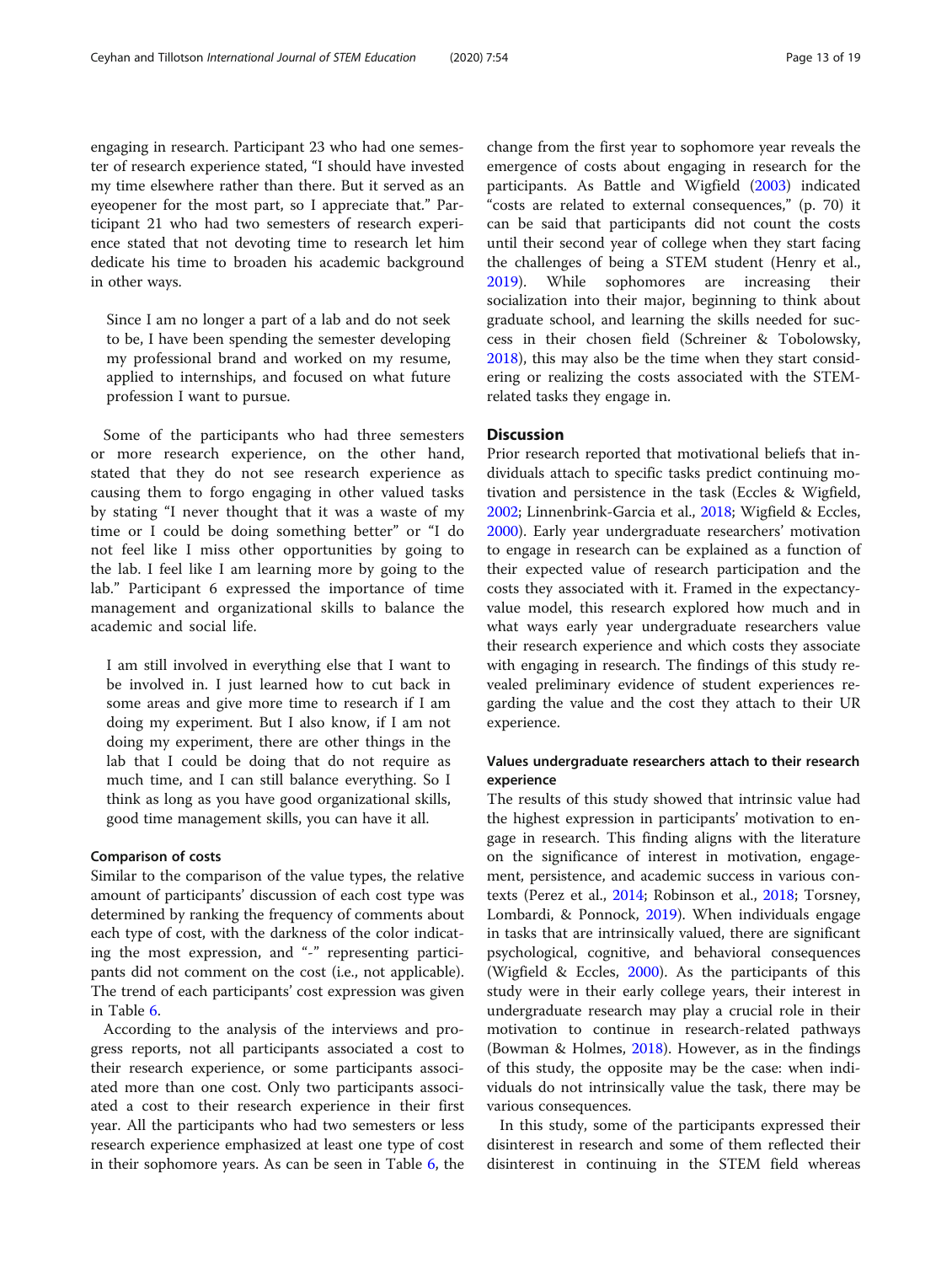|                                  |                 | First year     |                                    |                     | Second year                      |                                 |                                |
|----------------------------------|-----------------|----------------|------------------------------------|---------------------|----------------------------------|---------------------------------|--------------------------------|
| Amount of research<br>experience | Participants    | Effort<br>cost | Psyc. or<br>emotional<br>$\cos\!t$ | Opportunity<br>cost | Effort<br>cost                   | Psyc. or<br>emotional<br>cost   | Opportunity<br>cost            |
| Three semesters                  | $\overline{P1}$ | 1              | $\overline{a}$                     | $\equiv$            | ÷.                               | ÷.                              | ÷.                             |
| and one summer                   | P <sub>2</sub>  |                |                                    |                     |                                  |                                 |                                |
|                                  | P <sub>3</sub>  |                |                                    |                     |                                  |                                 |                                |
|                                  | P <sub>4</sub>  |                |                                    |                     |                                  |                                 |                                |
|                                  | P <sub>5</sub>  |                |                                    |                     |                                  |                                 |                                |
|                                  | P <sub>6</sub>  |                |                                    |                     |                                  |                                 |                                |
|                                  | P7              |                |                                    |                     |                                  |                                 |                                |
|                                  | ${\bf P}8$      |                |                                    |                     | $\overline{2}$                   |                                 |                                |
| Three semesters                  | P <sub>9</sub>  |                |                                    |                     |                                  |                                 |                                |
|                                  | P10             |                |                                    |                     |                                  |                                 |                                |
|                                  | P11             |                |                                    |                     |                                  | $\mathbf{1}$                    |                                |
|                                  | P12             |                |                                    |                     | $\mathbf{1}$                     | -                               | $\mathbf{1}$                   |
|                                  | P13             |                |                                    |                     |                                  |                                 |                                |
|                                  | P14             |                |                                    |                     |                                  |                                 |                                |
|                                  | P15             |                |                                    | 1                   |                                  | $\overline{2}$                  | $\overline{2}$                 |
|                                  | P16             |                |                                    |                     | $\mathbf{1}$                     |                                 |                                |
|                                  | P17             |                |                                    |                     |                                  |                                 |                                |
|                                  | P18             |                |                                    |                     |                                  |                                 |                                |
| Two semesters                    | P19             |                |                                    |                     |                                  |                                 | $\mathbf{1}$                   |
|                                  | P <sub>20</sub> |                |                                    |                     |                                  |                                 | 1                              |
|                                  | P <sub>21</sub> |                |                                    |                     | $\mathbf{1}$                     | $\overline{c}$                  | 1                              |
|                                  | P22             |                |                                    |                     | $\mathbf{1}$                     | $\overline{2}$                  | $\overline{2}$                 |
|                                  |                 |                |                                    |                     |                                  |                                 |                                |
| One semester                     | P <sub>23</sub> |                |                                    |                     | $\overline{c}$<br>$\overline{2}$ | $\mathbbm{1}$<br>$\overline{2}$ | $\mathbf{1}$<br>$\overline{2}$ |
|                                  | P <sub>24</sub> | 1              |                                    |                     |                                  |                                 |                                |

<span id="page-13-0"></span>Table 6 Weight given to types of costs associated with the research experience

Note. Amount of discussion is indicated with the darkness of the color, the darkest one indicates the highest amount of discussion, and "-" represents not mentioned, where participants did not comment on the cost type

others indicated their research experience did not influence their interest in the STEM discipline. This finding is particularly significant, and future research is necessary to explore the depth and the nature of intrinsic motivations of undergraduate researchers to engage in research. UR programs should bear this fact in mind and aim at developing students' nascent STEM motivation. Also, future research is necessary to focus on understanding which features of the research experience students find valuable, in which aspects they experience more cost, and how they associate the research experience with their overall interest in STEM helps us to better respond to their needs and present other STEMrelated activities. Everyone in the STEM field does not have to enjoy conducting research. Being a researcher is not the only career option in the STEM field. It is one of many career options. Institutions should provide potential pathways to students, especially in their early years in college to help them clarify their career intentions and increase their persistence in the STEM fields.

One of the female participants expressed the encouragement she was feeling about being a woman in STEM because her mentor was a role model for her. She stated that "she is extremely encouraging and gives me a glimpse into what it is like to be a successful woman in STEM." Moreover, Kuh [\(2008](#page-17-0)) stated that students from underrepresented groups, including women, African Americans, and Hispanics, usually come to college with a limited understanding of science and science career options. UR provides them an environment to work closely with scientists and interact with their senior partners in the field. Therefore, students from underrepresented groups benefit from UR experience (Thiry et al., [2011\)](#page-18-0) and may intrinsically motivate them to engage in research. Future research should explore differences among individuals with different demographics to better respond to their needs.

Among the participants, the second most expressed value type was the utility value of UR with regards to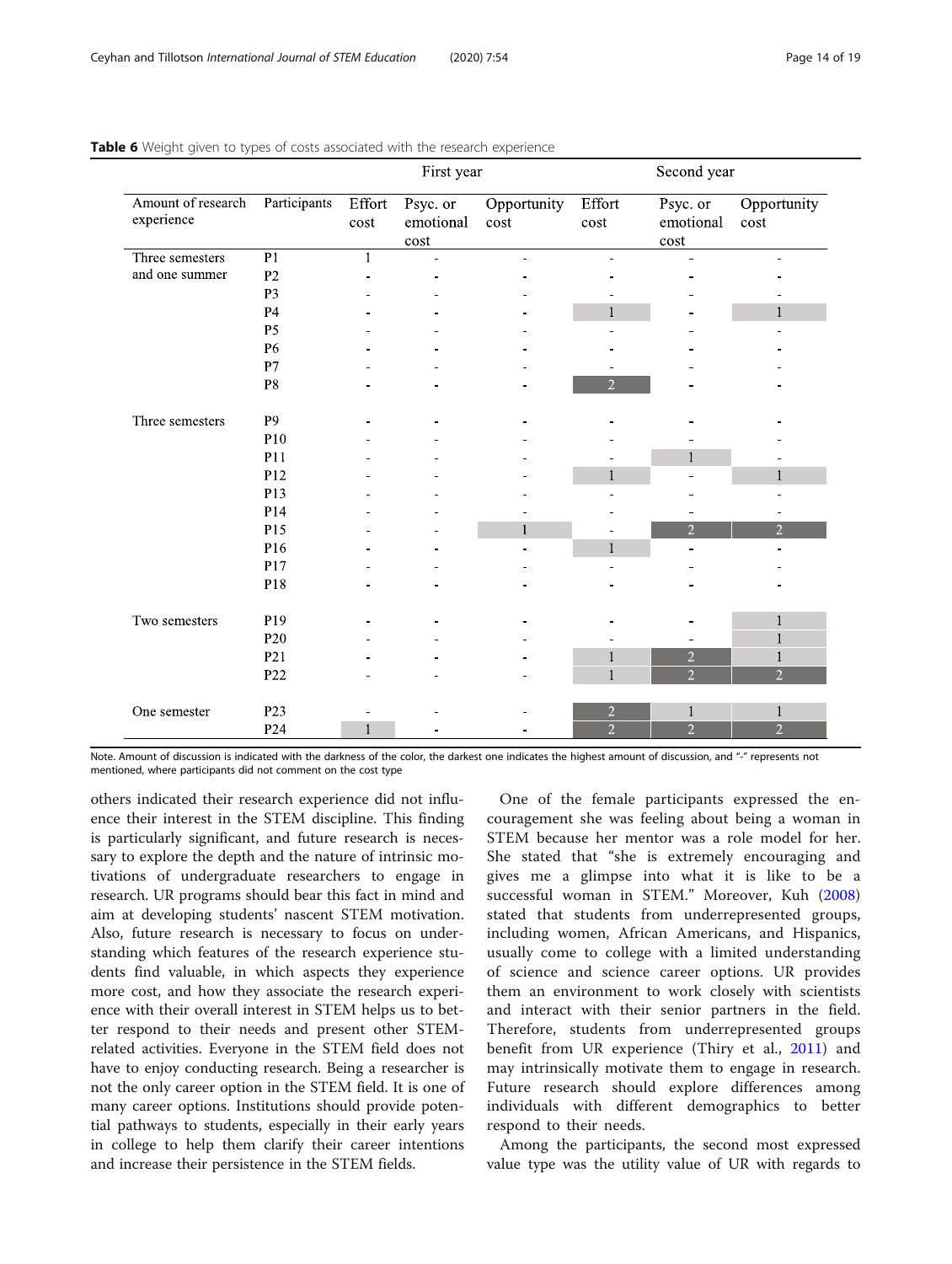obtaining the desired outcomes (Wigfield & Eccles, [2000](#page-18-0)). All of the participants commented on the utility of UR, but they differed in their explanation of the utility of their UR experience. Participants emphasized the utility of UR in terms of increasing their knowledge and skills about the STEM discipline, clarifying their career goals, providing new opportunities, and helping with their STEM courses. The variety of the usefulness of UR may be that the experience of early year research created different benefits, opportunities, and paths for the participants. UR programs may develop utility value interventions to better communicate and enhance the utility of UR for undergraduate researchers. Utility value interventions were found to be particularly of use to those who may normally feel alienated from STEM fields and to have a significant impact on course performance and persistence in a STEM discipline (Canning et al., [2018](#page-16-0)). UR may be a fruitful context for utility value interventions. Future research may be designed to particularly focus on the utility value of UR for early year undergraduate students to communicate personal relevance and usefulness of conducting research.

UR experience provides a "scientist-in-training" environment for students, and it may promote students' science identity (Thiry et al., [2011,](#page-18-0) p. 773). Higher science identity is theorized to be important both because it facilitates an individual's attainment and provides them with a sense of need satisfaction from engaging in an activity at which they feel effective (Chemers, Zurbriggen, Syed, Goza, & Bearman, [2011\)](#page-16-0). When considering the value of the UR experience, attainment value, which is related to the personal importance of the task or a reflection of how well the task fits with one's self-identity, played the least important role in participants' motivation to engage in research. Although identities are formed through practice (Wenger, [1998](#page-18-0)), fitting the task with identity takes time (Carlone & Johnson, [2007](#page-16-0); Eccles & Wigfield, [2002\)](#page-17-0).

In this study, nearly half of the participants commented on the personal importance or how well research fit with their identity, and there is no pattern according to their demographics or the amount of their research experience. It may be because recognition of self as a scientist may require a deeper engagement with the activity (Carlone & Johnson, [2007](#page-16-0)). It may also be that attainment value is sparse when science identity is low during the early years in college. The findings of this study suggest that UR programs and student support interventions should emphasize students' science identity development throughout their research experience, which may promote the attainment value of UR and increased motivation to continue engaging in research. More research is necessary to explore the identity formation of early year undergraduate students and the role of UR experience on the science identity of students.

# Costs undergraduate researchers attach to their research experience

Although the expectancy-value theory has been widely used in various fields to better understand the individuals' motivation to engage in specific tasks, "one component of this model, cost, has been largely ignored in empirical research" (Flake et al., [2015,](#page-17-0) p. 232). Understanding students' perceptions on what they have to give up to engage in a task or how much effort they anticipate to complete the task help researchers and educators better understand the students' motivation to engage in and pursue certain tasks (Cooper et al., [2019;](#page-17-0) Gin et al., [2018](#page-17-0); Henry et al., [2019](#page-17-0); Wigfield & Cambria, [2010](#page-18-0)). Considering the costs, only some of the participants associated a cost to their research experience, and some of them associated more than one cost.

Students, especially in their early years in college, may not be aware of the STEM-related activities they can engage in, may not know how to access them, or may feel incompetent (Kuh, [2008](#page-17-0)). Institutions should seek ways to reach out to undergraduate students, increase their awareness and motivation to engage in STEM-related activities, as well as implement cost reduction interventions. UR programs or SUSTAIN-like projects may help provide opportunities for undergraduate students to participate in research projects. For instance, one of the participants indicated she would be unaware of undergraduate research, would not be motivated to participate, or would feel unqualified if the SUSTAIN project did not provide her the opportunity to participate in such research.

If it was not for SUSTAIN, I definitely would not have gone and been an undergraduate researcher here because I would not think I would have the time or I would not think I knew what I was doing or thought you would have to be a genius to be in there and stuff. But working there for the last two years has been great, and I have learned a lot of things. Not only academically but socially and within the STEM field that I would not have in a biology lecture or chemistry lecture.

Students' beliefs about their expectations of the task and how much time and effort they need to spend to be successful in that task may influence their motivation to pursue engaging in the task (Wigfield & Cambria, [2010](#page-18-0)). Students usually come to college with unrealistic science and scientist images. Previous studies pointed out students' high expectations about the STEM field (Ball, Huang, Cotten, & Rikard, [2017;](#page-16-0) Linnenbrink-Garcia et al., [2018](#page-17-0)), which may be related to stereotypical images of science and scientists. Explicit communication of the nature of science may help students set realistic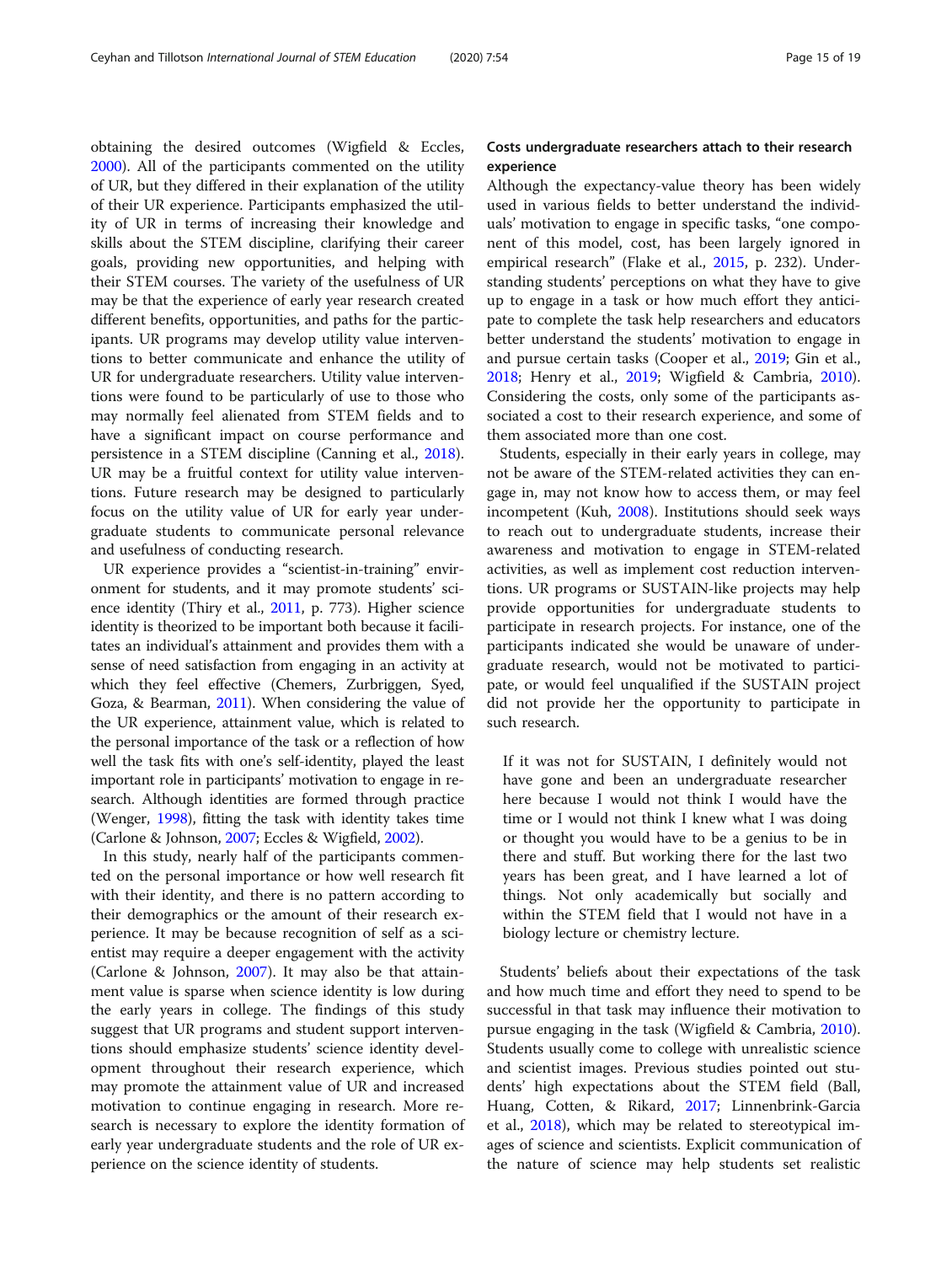expectations for their research experience and may increase our understanding of their selection behaviors and their engagement level with research. Also, knowing students' expectations and perceptions about the effort costs they associate with research may help design and develop effective research programs (Henry et al., [2019](#page-17-0)).

Engaging in research requires a time commitment. Some of the participants did not anticipate the time and amount of work scientists devote to their research. This is a learning experience and may differ in each research setting, and usually is not easy to foresee unless seeing the approximate daily work needs to be done to conduct the research. Providing an early research experience to college students may give them an idea about the lifetime of a research project and the amount of time and work needed to engage in the tasks (Kuh, [2008](#page-17-0)). Participants of this study were a selected group of low-income students. Even though the SUSTAIN project provided financial support to project participants, some of them still felt the need to work in external job(s) to support their financial needs. Therefore, a few participants commented on the indirect financial burden of engaging in research as it was hard for them to find part-time jobs while trying to engage in research for several hours a week. To decrease the financial burden, and give students the feeling of professionals, UR programs, institutions, and research centers should seek financial support for undergraduate researchers.

Another cost that participants associated with their research experience were the psychological and emotional costs, which were described as individuals' concerns and/or emotional consequences of failure. Only a few participants commented on the psychological cost of their research experience. Most of the participants indicated their and their mentors' awareness that they are first year and sophomore undergraduate students whose content knowledge and laboratory skills are limited. Research experience of early year undergraduate researchers may be improved by setting clear expectations of the laboratory experience for both students and mentors such as the amount of time and work expected, the extent of the teaching and learning experience, and the structure of the laboratory and members to decrease the psychological or emotional cost of engaging in research (Gin et al., [2018](#page-17-0); Henry et al., [2019](#page-17-0)).

Opportunity cost, on the other hand, was the highest mentioned cost among the participants. Mostly participants with two semesters or less research experience commented on the opportunity cost of engaging in research and expressed the loss of valued alternatives. Conversely, as expected, participants who had three semesters or more research experience expressed that their research experience did not make them feel like they are missing other valued tasks. Future research may investigate which aspects of the research experience made students feel the highest opportunity costs and what can be done to reduce the costs of engaging in undergraduate research.

### Limitations and future directions

This study has several limitations. Like other qualitative studies, the findings of this study cannot be generalized to a population because of the limited sample size and utilization of convenient sampling (Maxwell, [2013](#page-17-0)). While the sample size was sufficient to explore the research questions of this study, it was not large enough to reveal if there are significant differences within the population of early year undergraduate researchers. The study was also limited to a selected group of highachieving low-income undergraduate students in a private research university. There may be differences with different student groups and at different types of institutions, but this study cannot predict these differences. Moreover, the participants were motivated enough to apply to the SUSTAIN project, a comprehensive support program where they knew they would get a research experience, which further limits the generalizability of this study. Another limitation is that being paired with a mentor (who signed up to engage in this program) does not reflect the typical undergraduate research experience. It is likely, therefore, that the students may perceive more value in their research than a typical undergraduate researcher. The study is also limited by data collection tools. Interview protocols and progress reports were structured to let participants express their experiences, drivers, and barriers associated with their research experience. This method may have hindered the possibility of promoting to explain different types of value or costs. The data also limits the findings to link the manifestation of motivations or changes in motivational states to specific activities. Future research may provide a deeper descriptive analysis of what types of activities/tasks within a research experience are linked to various kinds of values and student explanations for why the experience linked to change in that value. Finally, the data analysis of the study is limited to one researcher. The researcher took various methodological actions to assure the reliability of the findings. Further research may include multiple researchers in the data analysis process to provide an inter-rater reliability check.

The findings of this study contribute to the current literature pointing out that a motivational approach may be useful for understanding early year undergraduate researchers' engagement with research. As perceived cost is the least studied in the EVT framework (Flake et al., [2015](#page-17-0); Wigfield & Cambria, [2010\)](#page-18-0), this study contributes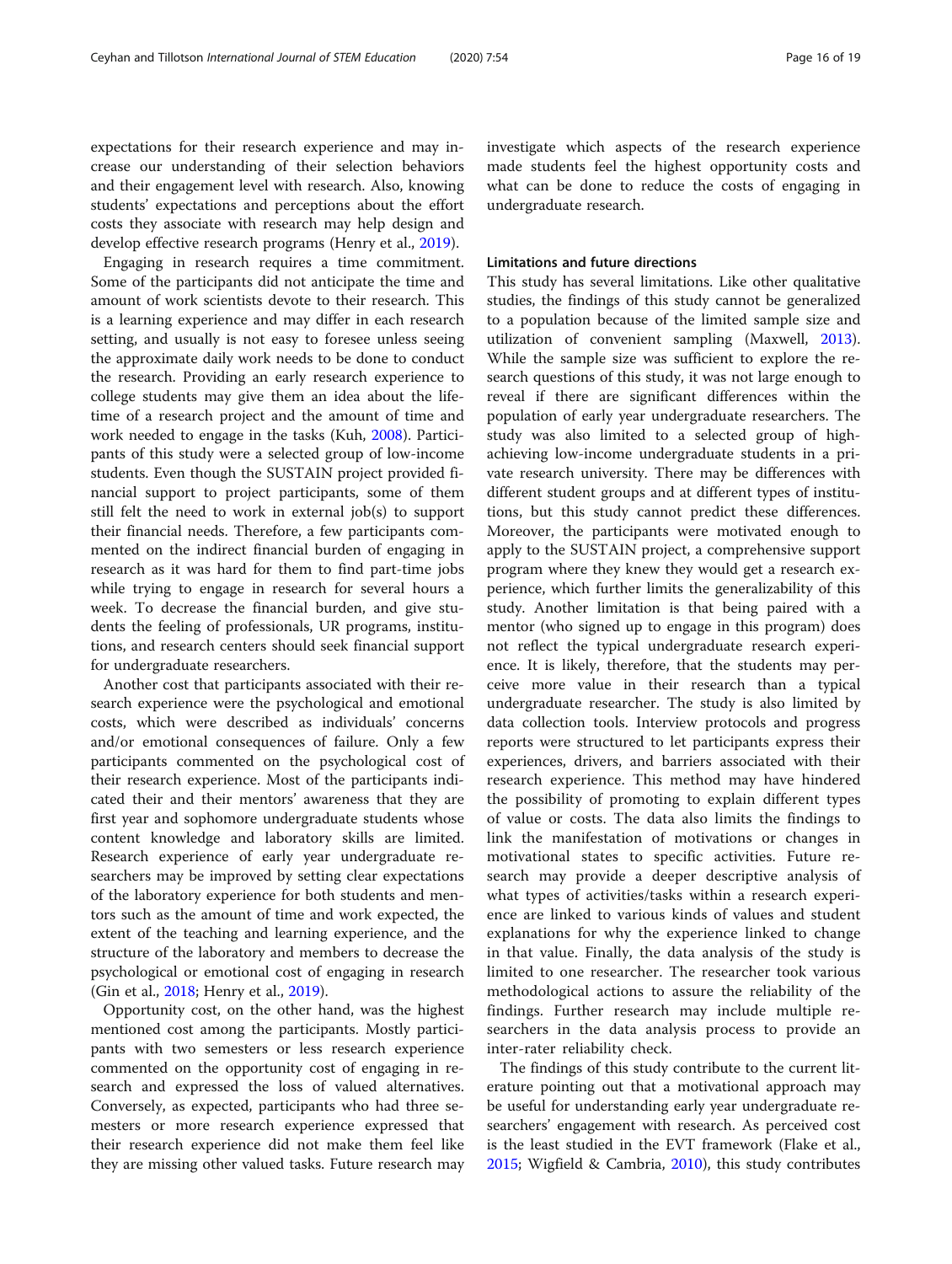<span id="page-16-0"></span>to cost values within college students, particularly about early year undergraduate researchers. The findings of this study can form the base for future work on values and costs in undergraduate research experiences. Future studies may focus on the motivational factors of early year undergraduate researchers by extending the population or in-depth exploration of subpopulations within early year undergraduate researchers. Further research may also focus on the evaluation and improvement of existing UR programs. Overall, the findings of this study may help the educators and the researchers to identify possible pathways for future studies to find ways to increase the value and decrease the costs students face during their research experience.

# Conclusion

This study focused on the motivational factors to better understand early year undergraduate researchers' engagement with research (Eccles & Wigfield, [2002](#page-17-0)). The association of task values and STEM persistence is highly addressed in the literature, but task values on STEMrelated interventions, such as UR, is little studied (Linnenbrink-Garcia et al., [2018](#page-17-0)). Therefore, this study aimed to fill this gap and focused on how much and in what ways early year undergraduate researchers value their research experience and what kinds of costs do they associate with it. The vast majority of the participants revealed that their primary motivation to engage in research was influenced by their personal interest in research. The second motivational factor was the utility value indicating that participants found their experience useful. The attainment value was the lowest commented motivational factor implying only some of the participants commented on the personal importance of research or how being a researcher fits with their identity. Considering the cost participants associated with their research experience, only some of the participants associated a cost to their research experience, and some of them associated more than one cost. The costs faced by participants varied by their gender, race/ethnicity, or the amount of their research experience. Overall, the findings of this study may help the educators and the researchers to identify possible pathways for future studies to find ways to increase the value and decrease the costs students face during their research experience.

### Abbreviations

STEM: Science, technology, engineering, and mathematics; UR: Undergraduate research

### Acknowledgements

This study would not have been possible without SUSTAIN Scholars who participated in the project and shared their stories. Their honesty and willingness to reflect on their personal experiences were greatly appreciated.

### Authors' contributions

The authors worked together on the research design and the draft of the manuscript. The first author generated the research questions and

conducted the analyses. All the authors approved the final manuscript for submission. Please address correspondence to the first author.

### Funding

This study is based upon work supported by the National Science Foundation under Grant No. 1644148. Any opinions, findings, and conclusions or recommendations expressed in these materials are those of the authors and do not necessarily reflect the views of the National Science Foundation.

### Availability of data and materials

The data used in the current study are available from the corresponding author upon request.

### Competing interests

The authors declared no potential conflicts of interest for the research, authorship, and/or publication of this article.

### Author details

<sup>1</sup>Department of Mathematics and Science Education, Bogazici University, Istanbul, Turkey. <sup>2</sup> Department of Science Teaching, Syracuse University Syracuse, NY 13244, USA.

### Received: 30 December 2019 Accepted: 7 September 2020 Published online: 26 October 2020

### References

- Adedokun, O. A., Bessenbacher, A. B., Parker, L. C., Kirkham, L. L., & Burgess, W. D. (2013). Research skills and STEM undergraduate research students' aspirations for research careers: Mediating effects of research self-efficacy. Journal of Research in Science Teaching, 50(8), 940–951 [https://doi.org/10.1002/tea.21102.](https://doi.org/10.1002/tea.21102)
- Appianing, J., & Van Eck, R. N. (2018). Development and validation of the Value-Expectancy STEM Assessment Scale for students in higher education. International Journal of STEM Education, 5(1), 24 [https://doi.org/10.1186/](https://doi.org/10.1186/s40594-018-0121-8) [s40594-018-0121-8.](https://doi.org/10.1186/s40594-018-0121-8)
- Ball, C., Huang, K. T., Cotten, S. R., & Rikard, R. V. (2017). Pressurizing the STEM pipeline: An expectancy-value theory analysis of youths' STEM attitudes. Journal of Science Education and Technology, 26(4), 372–382 [https://doi.org/](https://doi.org/10.1007/s10956-017-9685-1) [10.1007/s10956-017-9685-1](https://doi.org/10.1007/s10956-017-9685-1).
- Battle, A., & Wigfield, A. (2003). College women's value orientations toward family, career, and graduate school. Journal of Vocational Behavior, 62(1), 56–75. [https://doi.org/10.1016/S0001-8791\(](https://doi.org/10.1016/S0001-8791)02)00037–4.
- Bowman, N. A., & Holmes, J. M. (2018). Getting off to a good start? First-year undergraduate research experiences and student outcomes. Higher Education, 76(1), 17–33 <https://doi.org/10.1007/s10734-017-0191-4>.
- Buckley, J. A. (2010). Undergraduate research experiences: What students expect, what they do, and how they benefit. Indiana University: ProQuest Dissertations Publishing.
- Canning, E. A., Harackiewicz, J. M., Priniski, S. J., Hecht, C. A., Tibbetts, Y., & Hyde, J. S. (2018). Improving performance and retention in introductory biology with a utility-value intervention. Journal of Educational Psychology, 110(6), 834 [https://doi.org/10.1037/edu0000244.](https://doi.org/10.1037/edu0000244)
- Carlone, H. B., & Johnson, A. (2007). Understanding the science experiences of successful women of color: Science identity as an analytic lens. Journal of Research in Science Teaching, 44(8), 1187–1218 <https://doi.org/10.1002/tea.20237>.
- Ceyhan, G. D., & Tillotson, J. W. (2020). Mentoring structures and the types of support provided to early-year undergraduate researchers. CBE Life Sciences Education, 19(3), ar26 [https://doi.org/10.1187/cbe.19-09-0183.](https://doi.org/10.1187/cbe.19-09-0183)
- Ceyhan, G. D., Thompson, A. N., Sloane, J. D., Wiles, J. R., & Tillotson, J. W. (2019). The socialization and retention of low-income college students: The impact of a wrap-around intervention. International Journal of Higher Education, 8(6), 249–261 <https://doi.org/10.5430/ijhe.v8n6p249>.
- Chemers, M. M., Zurbriggen, E. L., Syed, M., Goza, B. K., & Bearman, S. (2011). The role of efficacy and identity in science career commitment among underrepresented minority students. Journal of Social Issues, 67(3), 469–491 <https://doi.org/10.1111/j.1540-4560.2011.01710.x>.
- Cooper, K. M., Ashley, M., & Brownell, S. E. (2017). Using expectancy value theory as a framework to reduce student resistance to active learning: A proof of concept. Journal of Microbiology & Biology Education, 18(2) [https://doi.org/10.](https://doi.org/10.1128/jmbe.v18i2.1289) [1128/jmbe.v18i2.1289](https://doi.org/10.1128/jmbe.v18i2.1289).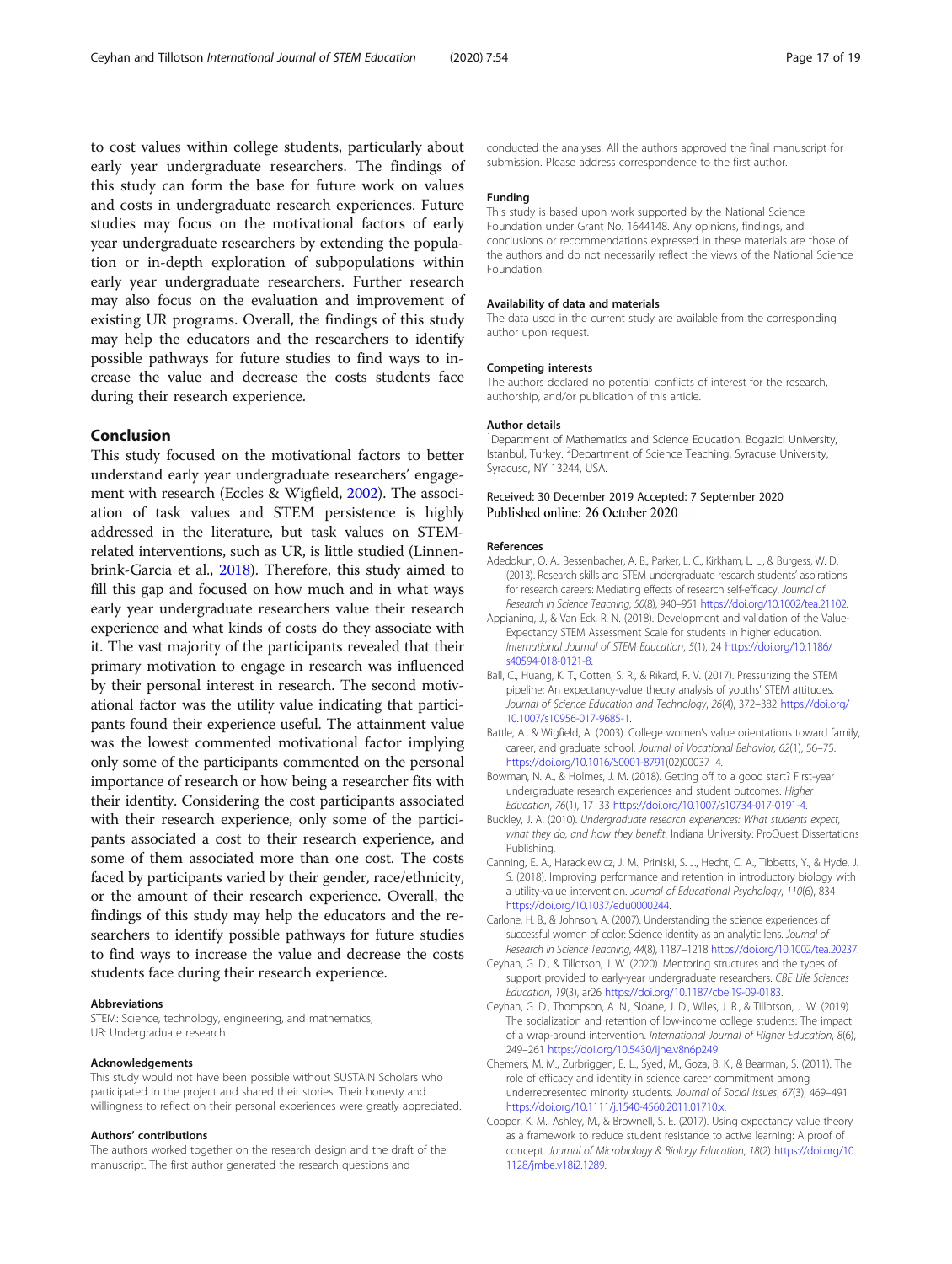<span id="page-17-0"></span>Creswell, J. W., & Poth, C. N. (2016). Qualitative inquiry and research design: Choosing among five approaches. Thousand Oaks, California: Sage Publications.

Cromley, J. G., Perez, T., & Kaplan, A. (2016). Undergraduate STEM achievement and retention: Cognitive, motivational, and institutional factors and solutions. Policy Insights From the Behavioral and Brain Sciences, 3(1), 4-11 [https://doi.](https://doi.org/10.1177/2372732215622648) [org/10.1177/2372732215622648.](https://doi.org/10.1177/2372732215622648)

Eccles, J. S. (1983). Expectancies, values, and academic behavior. In J. T. Spencer (Ed.), Achievement and achievement motivation, (pp. 75–146). San Francisco: W. H. Freeman.

Eccles, J. S. (1994). Understanding women's educational and occupational choices: Applying the Eccles et al. model of achievement-related choices. Psychology of Women Quarterly, 18(4), 585–609 [https://doi.org/10.1111/j.1471-](https://doi.org/10.1111/j.1471-6402.1994.tb01049.x) [6402.1994.tb01049.x.](https://doi.org/10.1111/j.1471-6402.1994.tb01049.x)

Eccles, J. (2009). Who am I and what am I going to do with my life? Personal and collective identities as motivators of action. Educational Psychologist, 44(2), 78–89 <https://doi.org/10.1080/00461520902832368>.

Eccles, J. S., & Wigfield, A. (2002). Motivational beliefs, values, and goals. Annual Review of Psychology, 53(1), 109–132.

Feng, X., & Behar-Horenstein, L. (2019). Maximizing NVivo utilities to analyze open-ended responses. The Qualitative Report, 24(3), 563–571 [https://](https://nsuworks.nova.edu/tqr/vol24/iss3/11) [nsuworks.nova.edu/tqr/vol24/iss3/11.](https://nsuworks.nova.edu/tqr/vol24/iss3/11)

Fereday, J., & Muir-Cochrane, E. (2006). Demonstrating rigor using thematic analysis: A hybrid approach of inductive and deductive coding and theme development. International Journal of Qualitative Methods, 5(1), 80–92 [https://](https://doi.org/10.1177/160940690600500107) [doi.org/10.1177/160940690600500107.](https://doi.org/10.1177/160940690600500107)

Flake, J. K., Barron, K. E., Hulleman, C., McCoach, B. D., & Welsh, M. E. (2015). Measuring cost: The forgotten component of expectancy-value theory. Contemporary Educational Psychology, 41, 232–244 [https://doi.org/10.1016/j.](https://doi.org/10.1016/j.cedpsych.2015.03.002) [cedpsych.2015.03.002.](https://doi.org/10.1016/j.cedpsych.2015.03.002)

Gardner, G. E., Forrester, J. H., Jeffrey, P. S., Ferzli, M., & Shea, D. (2015). Authentic science research opportunities: How do undergraduate students begin integration into a science community of practice? Journal of College Science Teaching, 44(4), 61–65 [https://doi.org/10.2505/4/jcst15\\_044\\_04\\_61.](https://doi.org/10.2505/4/jcst15_044_04_61)

Gin, L. E., Rowland, A. A., Steinwand, B., Bruno, J., & Corwin, L. A. (2018). Students who fail to achieve predefined research goals may still experience many positive outcomes as a result of CURE participation. CBE Life Sciences Education, 17(4), ar57 [https://doi.org/10.1187/cbe.18-03-0036.](https://doi.org/10.1187/cbe.18-03-0036)

Henry, M. A., Shorter, S., Charkoudian, L., Heemstra, J. M., & Corwin, L. A. (2019). FAIL is not a four-letter word: A theoretical framework for exploring undergraduate students' approaches to academic challenge and responses to failure in stem learning environments. CBE Life Sciences Education, 18(1), ar11 <https://doi.org/10.1187/cbe.18-06-0108>.

Hernandez, P. R., Schultz, P., Estrada, M., Woodcock, A., & Chance, R. C. (2013). Sustaining optimal motivation: A longitudinal analysis of interventions to broaden participation of underrepresented students in STEM. Journal of Educational Psychology, 105(1), 89 <https://doi.org/10.1037/a0029691>.

Hernandez, P. R., Woodcock, A., Estrada, M., & Schultz, P. W. (2018). Undergraduate research experiences broaden diversity in the scientific workforce. BioScience., 68, 204–211 [https://doi.org/10.1093/biosci/bix163.](https://doi.org/10.1093/biosci/bix163)

Hunter, A. B., Laursen, S. L., & Seymour, E. (2007). Becoming a scientist: The role of undergraduate research in students' cognitive, personal, and professional development. Science Education, 91(1), 36–74. [https://doi.org/10.1002/sce.20173.](https://doi.org/10.1002/sce.20173)

Korstjens, I., & Moser, A. (2018). Series: Practical guidance to qualitative research. Part 4: Trustworthiness and publishing. The European Journal of General Practice, 24(1), 120–124 [https://doi.org/10.1080/13814788.2017.1375092.](https://doi.org/10.1080/13814788.2017.1375092)

Kuh, G. (2008). High-impact educational practices: What they are, who has access to the, and why they matter. Washington, DC: Association of American Colleges and Universities.

Lent, R. W., Brown, S. D., & Hackett, G. (1994). Toward a unifying social cognitive theory of career and academic interest, choice, and performance. Journal of Vocational Behavior, 45(1), 79–122 <https://doi.org/10.1006/jvbe.1994.1027>.

Lincoln, Y. S., & Guba, E. G. (1985). Naturalistic inquiry. Newbury Park, California: Sage Publications.

Linnenbrink-Garcia, L., Perez, T., Barger, M. M., … Schwartz-Bloom, R. (2018). Repairing the leaky pipeline: A motivationally supportive intervention to enhance

persistence in undergraduate science pathways. Contemporary Educational Psychology, 53, 181–195 <https://doi.org/10.1016/j.cedpsych.2018.03.001>.

Lopatto, D. (2010). Undergraduate research as a high-impact student experience. Peer Review, 12(2), 27.

Mabrouk, P. A., & Peters, K. (2000). Student perspectives on undergraduate research (UR)experiences in chemistry and biology. CUR Quarterly, 21(1), 25–33.

Maltese, A., Harsh, J., & Jung, E. (2017). Evaluating undergraduate research experiences—development of a self-report tool. Education Sciences, 7(4), 87. <https://doi.org/10.3390/educsci7040087>.

Masson, A. L., Klop, T., & Osseweijer, P. (2016). An analysis of the impact of student–scientist interaction in a technology design activity, using the expectancy-value model of achievement related choice. International Journal of Technology and Design Education, 26(1), 81–104 [https://doi.org/10.1007/](https://doi.org/10.1007/s10798-014-9296-6) [s10798-014-9296-6.](https://doi.org/10.1007/s10798-014-9296-6)

- Maxwell, J. A. (2013). Qualitative research design: An interactive approach. Thousand Oaks, California: SAGE Publications.
- McGee, R., & Keller, J. L. (2007). Identifying future scientists: Predicting persistence into research training. CBE Life Sciences Education, 6(4), 316–331 [https://doi.](https://doi.org/10.1187/cbe.07-04-0020) [org/10.1187/cbe.07-04-0020](https://doi.org/10.1187/cbe.07-04-0020).

McGrath, C. A., Gipson, K., Pierrakos, O., Nagel, R., Pappas, J., & Peterson, M. (2013). An evaluation of freshman engineering persistence using expectancy-value theory. In 2013 IEEE Frontiers in Education Conference (FIE), 1644–1650.

Meaders, C. L., Lane, A. K., Morozov, A. I., Shuman, J. K., Toth, E. S., Stains, M., … Smith, M. K. (2020). Undergraduate student concerns in introductory STEM courses: What they are, how they change, and what influences them. Journal for STEM Education Research, 1–22 <https://doi.org/10.1007/s41979-020-00031-1>.

Mosyjowski, E. A., Daly, S. R., Peters, D. L., Skerlos, S. J., & Baker, A. B. (2017). Engineering PhD returners and direct-pathway students: Comparing expectancy, value, and cost. Journal of Engineering Education, 106(4), 639–676 [https://doi.org/10.1002/jee.20182.](https://doi.org/10.1002/jee.20182)

National Academies of Sciences, Engineering, and Medicine. (2016). Supporting students' college success: Assessment of intrapersonal and interpersonal competencies. Board on testing and assessment, division of behavioral and social sciences and education. Washington, DC: The National Academies Press.

National Survey of Student Engagement (2018). About NSSE. Retrieved from http://nsse.indiana.edu/html/annual\_results.cfm.

Patton, M. Q. (2002). Two decades of developments in qualitative inquiry: A personal, experiential perspective. Qualitative Social Work, 1(3), 261–283.

Perez, T., Cromley, J. G., & Kaplan, A. (2014). The role of identity development, values, and costs in college STEM retention. Journal of Educational Psychology, 106(1), 315–329 [https://doi.org/10.1037/a0034027.](https://doi.org/10.1037/a0034027)

Peters, D. L., & Daly, S. R. (2013). Returning to graduate school: Expectations of success, values of the degree, and managing the costs. Journal of Engineering Education, 102(2), 244–268 [https://doi.org/10.1002/jee.20012.](https://doi.org/10.1002/jee.20012)

Provencher, A., & Kassel, R. (2017). High-impact practices and sophomore retention: Examining the effects of selection bias. Journal of College Student Retention: Research, Theory & Practice, 152 <https://doi.org/10.1177/1521025117697728>.

Robinson, K. A., Perez, T., Nuttall, A. K., Roseth, C. J., & Linnenbrink-Garcia, L. (2018). From science student to scientist: Predictors and outcomes of heterogeneous science identity trajectories in college. Developmental Psychology, 54(10), 1977–1992 <https://doi.org/10.1037/dev0000567>.

Robnett, R. D., Chemers, M. M., & Zurbriggen, E. L. (2015). Longitudinal associations among undergraduates' research experience, self-efficacy, and identity. Journal of Research in Science Teaching, 52(6), 847–867 [https://doi.](https://doi.org/10.1002/tea.21221) [org/10.1002/tea.21221](https://doi.org/10.1002/tea.21221).

Russell, S. H., Hancock, M. P., & McCullough, J. (2007). Benefits of undergraduate research experiences. Science, 316(5824), 548–549. https//doi.org/10.1126/ science.1140384.

Ryan, R. M., & Deci, E. L. (2000). Intrinsic and extrinsic motivations: Classic definitions and new directions. Contemporary Educational Psychology, 25(1), 54–67 [https://doi.org/10.1006/ceps.1999.1020.](https://doi.org/10.1006/ceps.1999.1020)

Schreiner, L. A., & Tobolowsky, B. F. (2018). The role of faculty in sophomore success. New Directions for Higher Education, 183, 59–70. [https://doi.org/10.](https://doi.org/10.1002/he.20293) [1002/he.20293](https://doi.org/10.1002/he.20293).

Seymour, E. & Hewitt, N. M. (1997). Talking about leaving: Why undergraduates leave the sciences (Vol. 12). Boulder, CO: Westview Press.

Seymour, E., Hunter, A. B., Laursen, S. L., & DeAntoni, T. (2004). Establishing the benefits of research experiences for undergraduates in the sciences: First findings from a three-year study. Science Education, 88(4), 493–534 [https://](https://doi.org/10.1002/sce.10131) [doi.org/10.1002/sce.10131.](https://doi.org/10.1002/sce.10131)